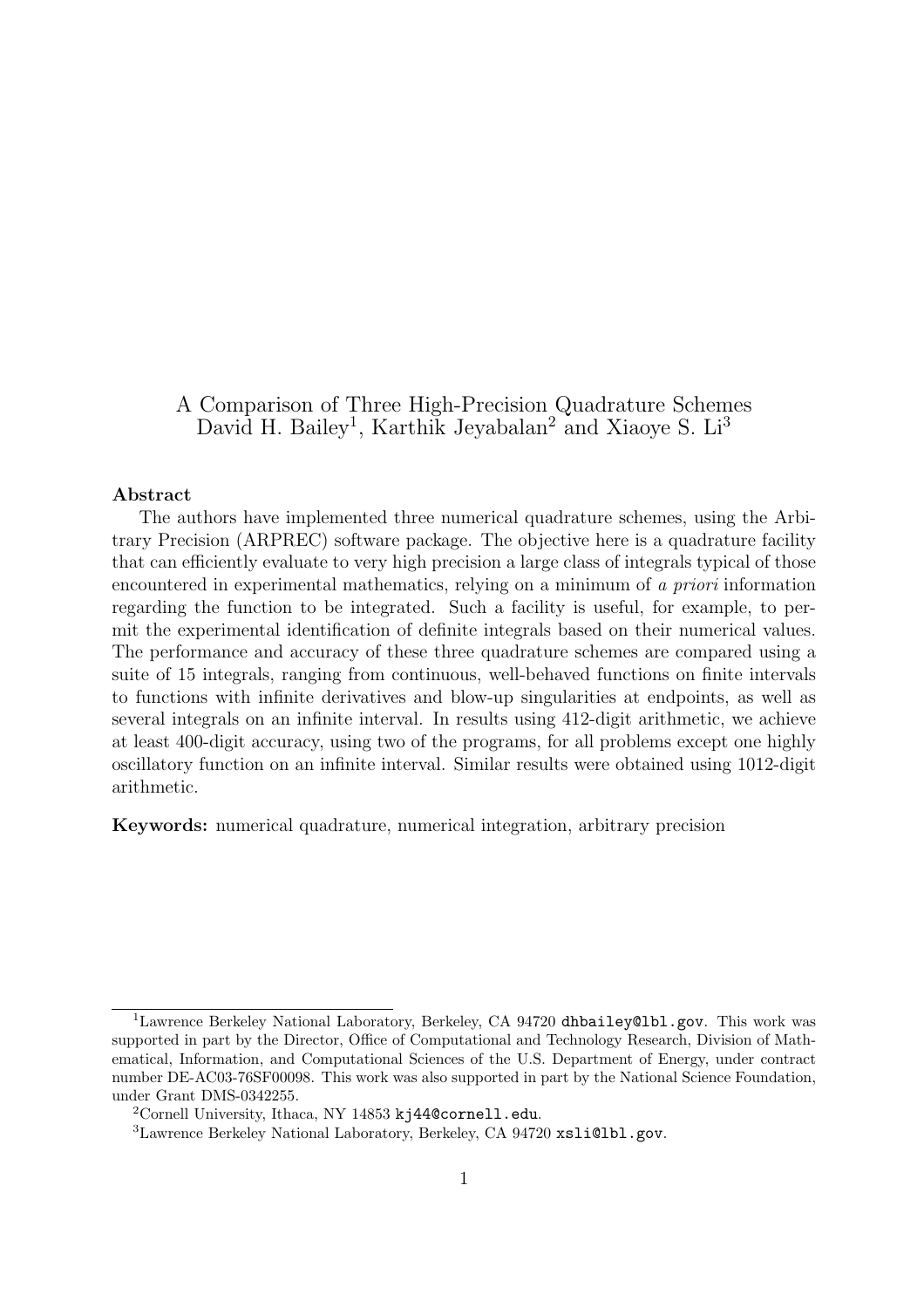#### 1. Introduction

Numerical quadrature has a long and distinguished history, including contributions by Newton, who devised the basis of what is now known as the Newton-Cotes scheme, and Gauss, who devised Gaussian quadrature. In the twentieth century, numerous additional schemes were devised, including extended Simpson rules, adaptive quadrature, Romberg integration, Clenshaw-Curtis integration and others [10, 13]. In addition, numerous "kernels" were devised that permit these schemes to efficiently compute definite integrals of functions that include a particular expression as a factor.

Virtually all of the modern literature on these techniques, as well as their practical implementations on computers, have been targeted to computing definite integrals to the accuracy of 15 digits or less, namely the limits of ordinary IEEE 64-bit floating-point data, which has 53 mantissa bits. Little attention has been paid to the issues of very high precision quadrature, in part because few serious applications have been known for such techniques, and also because techniques that work well for standard machine precision often do not scale well to the realm of high precision. The software packages Mathematica and Maple include arbitrary precision arithmetic, together with numerical integration to high precision. These facilities are generally quite good, although in many cases they either fail or require unreasonably long run times.

In the past few years, computation of definite integrals to high precision has emerged as a useful tool in experimental mathematics. In particular, it is often possible to recognize an otherwise unknown definite integral in analytic terms, provided its numerical value can be calculated to high accuracy. Such experimental evaluations of integrals often involve integer relation detection, which means finding integers  $a_i$ , not all zero, such that for a given *n*-long real vector  $(x_i)$ , we have  $a_1x_1 + a_2x_2 + \cdots + a_nx_n = 0$ . Integer relation computations are used here to determine whether the numerical value of a definite integral is given by a formula of a certain type with unknown integer or rational coefficients. The most frequently used integer relation detection algorithm is the PSLQ algorithm [6]. It and other integer relation schemes require very high precision (often hundreds or thousands of decimal digits) in both the input data and in the operation of the algorithm to obtain meaningful results.

As one example, recently one of the authors, together with Jonathan Borwein and Greg Fee of Simon Fraser University in Canada, were inspired by a recent problem in the American Mathematical Monthly [1]. They found by using one of the quadrature routines described in this paper, together with a PSLQ integer relation detection program, that if  $C(a)$  is defined by

$$
C(a) = \int_0^1 \frac{\arctan(\sqrt{x^2 + a^2}) dx}{\sqrt{x^2 + a^2}(x^2 + 1)},
$$

then

$$
C(0) = \pi \log 2/8 + G/2
$$
  
\n
$$
C(1) = \pi/4 - \pi\sqrt{2}/2 + 3\sqrt{2}\arctan(\sqrt{2})/2
$$
  
\n
$$
C(\sqrt{2}) = 5\pi^2/96,
$$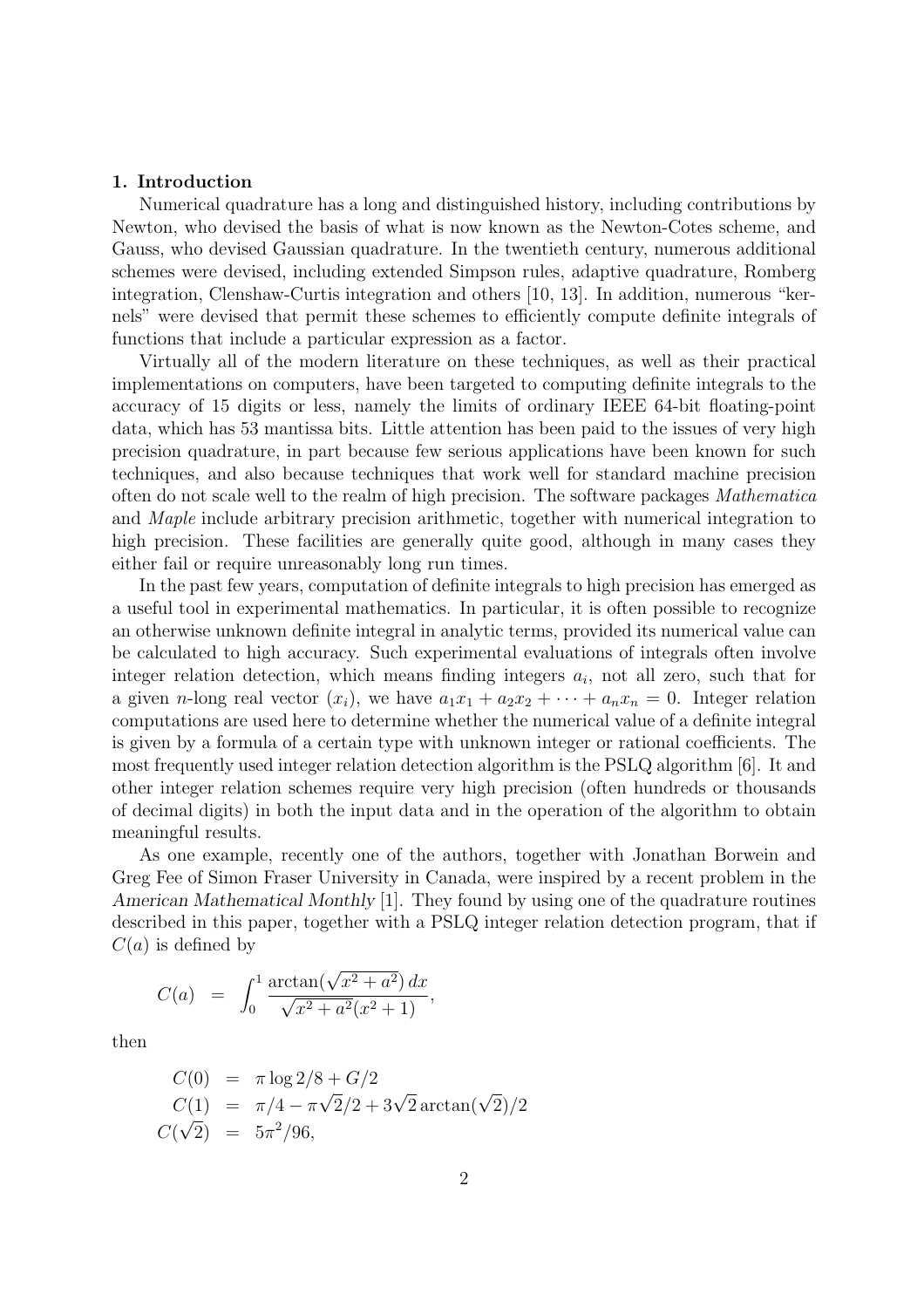where  $G = \sum$  $(k \geq 0)$  $(k \geq -1)^k/(2k+1)^2$  is Catalan's constant (the third of these results is the result from the Monthly). These experimental results then led to the following general result, rigorously established, among others:

$$
\int_0^\infty \frac{\arctan(\sqrt{x^2 + a^2}) dx}{\sqrt{x^2 + a^2}(x^2 + 1)} = \frac{\pi}{2\sqrt{a^2 - 1}} \left[ 2\arctan(\sqrt{a^2 - 1}) - \arctan(\sqrt{a^4 - 1}) \right].
$$

As a second example, recently Borwein and one of the present authors empirically determined that

$$
\frac{2}{\sqrt{3}} \int_0^1 \frac{\log^6(x) \arctan[x\sqrt{3}/(x-2)]}{x+1} dx = \frac{1}{81648} [-229635L_3(8) \n+29852550L_3(7) \log 3 - 1632960L_3(6)\pi^2 + 27760320L_3(5)\zeta(3) \n-275184L_3(4)\pi^4 + 36288000L_3(3)\zeta(5) - 30008L_3(2)\pi^6 \n-57030120L_3(1)\zeta(7)],
$$

where  $L_3(s) = \sum_{n=1}^{\infty} [1/(3n-2)^s - 1/(3n-1)^s]$ . General results have been conjectured but not yet rigorously established.

In some cases, Maple or Mathematica is able to evaluate a definite integral analytically, but the resulting expressions are quite complicated, and thus not very enlightening. For example, although the integrals

$$
I_1 = \int_0^1 \frac{t^2 \log(t) dt}{(t^2 - 1)(t^4 + 1)}
$$
  
\n
$$
I_2 = \int_0^{\pi/4} \frac{t^2 dt}{\sin^2(t)}
$$
  
\n
$$
I_3 = \int_0^{\pi} \frac{x \sin x dx}{1 + \cos^2 x}
$$

are successfully evaluated by *Maple* and *Mathematica*, the results are somewhat lengthy expressions involving advanced functions and complex entities. In the third problem, for instance, the expression produced by Mathematica continues for more than 30 lines. We suspect that there are considerably simpler closed-form versions of these integrals. Indeed, we can obtain the following, based solely on the high-precision numerical values of these integrals, combined with integer relation computations:

$$
I_1 = \pi^2 (2 - \sqrt{2}) / 32
$$
  
\n
$$
I_2 = -\pi^2 / 16 + \pi \log(2) / 4 + G
$$
  
\n
$$
I_3 = \pi^2 / 4.
$$

These and numerous other examples that we could cite underscore the need for a practical, general-purpose, high-precision quadrature facility for experimental mathematics, by which we mean a computer program that can numerically evaluate a large class of definite integrals to high precision, given nothing other than the function definition in a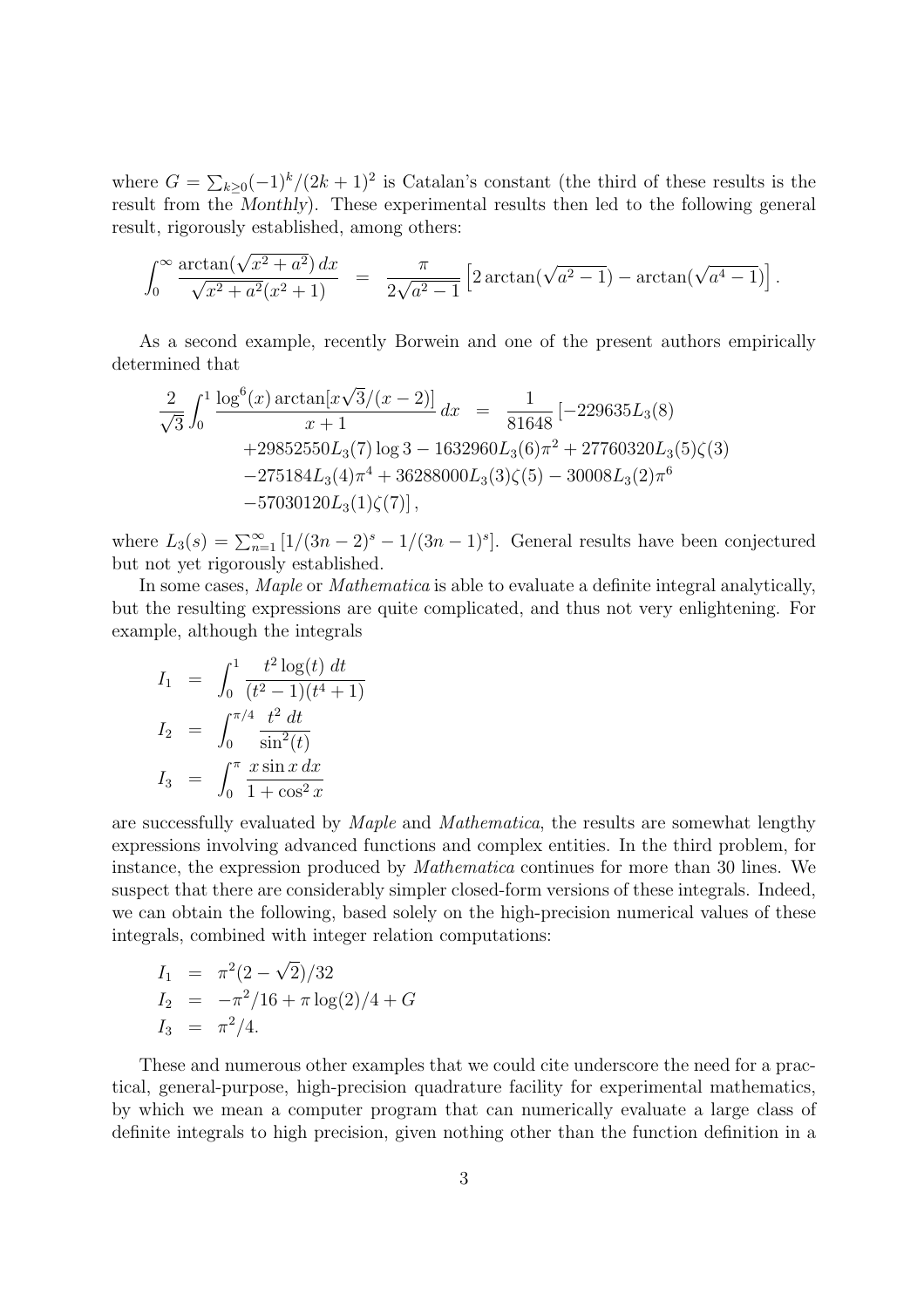separate user subprogram. In other words, we seek a practical, self-contained tool that does not rely on symbolic manipulation, the presence or absence of certain "kernels" in the integrand, or knowledge of the behavior of the function or its derivatives. We also seek a scheme that is well-suited to highly parallel implementation, so that a parallel computer system can be utilized when required for significantly faster run times. This latter requirement by itself rules out reliance on commercial products such as Mathematica and Maple, since these are not yet available for highly parallel platforms.

The only a priori assumptions that we grant is that the function to be integrated has a finite definite integral and is infinitely differentiable within the given finite interval. It may have a singularity (either a blow-up singularity or an infinite derivative) at one or both endpoints. We also consider functions defined on an infinite interval, such as  $(0, \infty)$ , with the proviso that a linear transformation such as  $x \to 1/(t+1)$  converts the problem to the above-mentioned class. Note that definite integrals of functions with a finite set of discontinuities or other singularities within an interval may be computed as a sum of definite integrals on subintervals, so that the assumption given above encompasses a broad range of functions of interest.

We acknowledge, however, that it is most likely not possible to fashion a single numerical technique that works for all functions of this class. Further, even a reasonable problem may require an unreasonable amount of computer time given current technology. Nonetheless we aim to do as well as possible, within these constraints, particularly within the domain of problems that commonly arise in experimental mathematics.

## 2. The ARPREC Software

The quadrature techniques we describe below have been implemented using the Arbitrary Precision (ARPREC) computation package [7]. This software is based in part on the multiprecision package MPFUN90 (written in Fortran-90) [4], which in turn is based on the earlier MPFUN-77 package (written in Fortran-77) [3]. In MPFUN90, object-oriented facilities built into the Fortran-90 language, namely custom datatypes and operator overloading, were exploited to permit Fortran programmers to utilize the MPFUN90 library by making only a few minor changes (mostly type statement changes) to existing Fortran application programs.

The ARPREC library extends the functionality of the MPFUN packages to the realm of  $C/C++$  programs. In particular, the ARPREC package combines the following features, which we believe to be unique for currently available software of this type:

- Code written in C++ for high performance and broad portability.
- Both C++ and Fortran-90 translation modules, which permit existing C++ and Fortran-90 application programs to use the arbitrary precision library by making only a few minor changes to existing source code.
- Arbitrary precision integer, floating and complex datatypes.
- Support for datatypes with differing precision levels.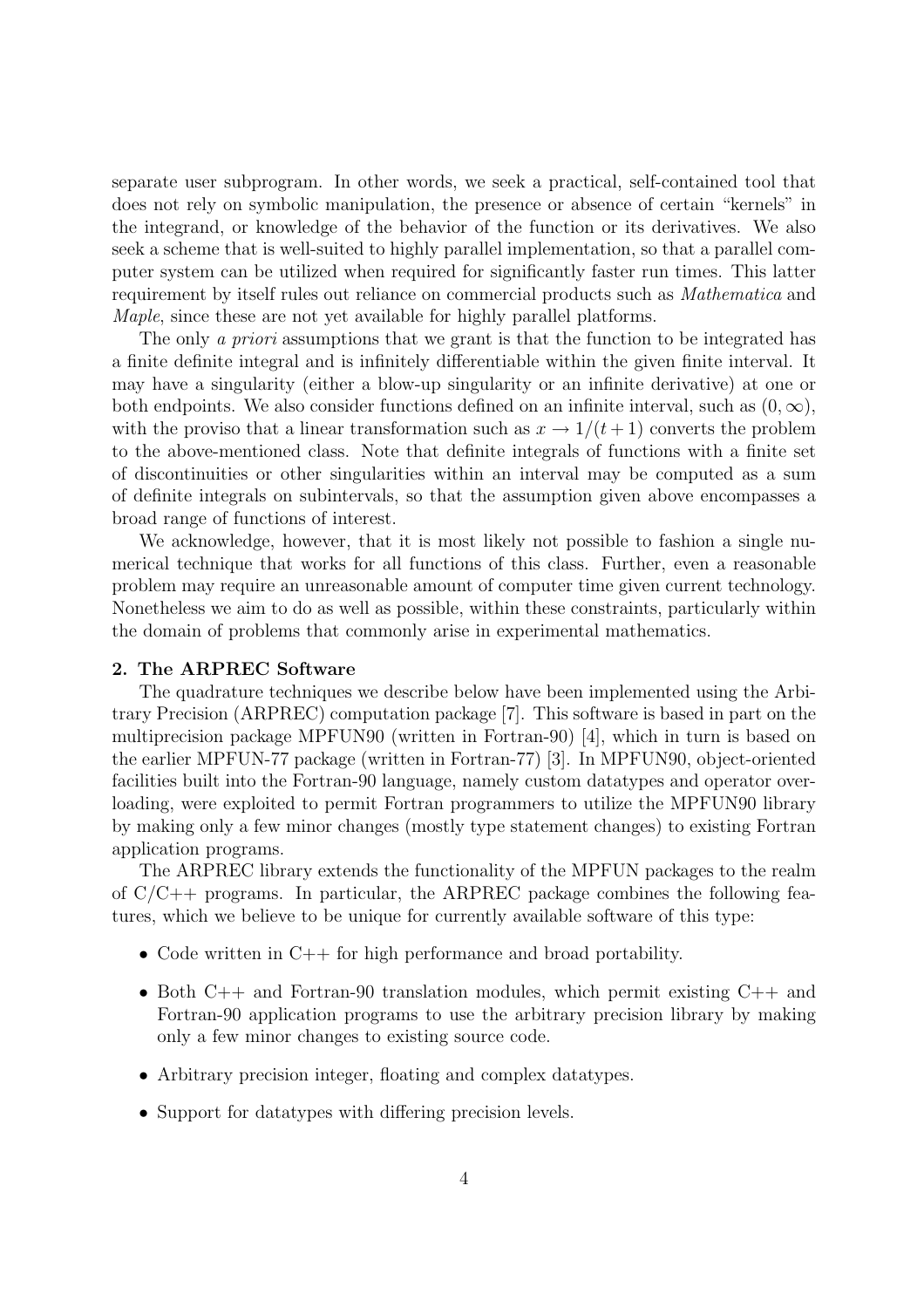- Inter-operability with conventional integer and floating-point datatypes.
- Numerous common algebraic and transcendental functions (sqrt, exp, log, sin, cos, tan, arccos, arcsin, arctan, erf, gamma and others).
- Quadrature programs (for numerical integration).
- PSLO programs (for integer relation detection).
- Polynomial root programs, for both real and complex roots.
- Special routines, utilizing FFT-based multiplication, for extra-high-precision (over 1000 digits) computation.

The ARPREC package is based on the IEEE 64-bit floating-point arithmetic standard, which is now implemented on virtually all computer systems, thus permitting a high degree of portability. It includes "configure" and "make" scripts that for most Unix systems automatically detect the software environment and perform a valid installation. The software and documentation is freely available on the Internet [7].

#### 3. The Three Quadrature Schemes

We describe here three numerical quadrature schemes that we have found are suitable for computing definite integrals to very high precision. We considered several other schemes, including at least one adaptive method, but found that they are not competitive with these schemes when high-precision results are required—their run times scale too rapidly with the numeric precision level. Also, most of these other schemes fail for integrands with infinite derivatives or singularities at the endpoints (a difficulty, as we shall see, that is shared by one of the schemes we describe below).

QUADGS: A Gaussian quadrature scheme. Gaussian quadrature certainly is not new, although most descriptions in the literature do not address the requirements of arbitrary precision implementation. This scheme approximates an integral on  $[-1, 1]$  as the sum  $\sum_{0 \le i \le n} w_i f(x_i)$ , where the abscissas  $x_i$  are the roots of the *n*-th degree Legendre polynomial  $P_n(x)$  on [−1, 1], and the weights  $w_i$  are

$$
w_j = \frac{-2}{(n+1)P'_n(x_j)P_{n+1}(x_j)}
$$

[2, pg. 187]. We compute an individual abscissa by using a Newton iteration root-finding algorithm with a dynamic precision scheme. The starting value for  $x_j$  in these Newton iterations is given by  $\cos[\pi(j-1/4)/(n+1/2)]$ , which may be calculated using ordinary 64-bit floating-point arithmetic [15, pg. 125]. Our Newton iterations start with 40-digit precision and iterate until convergence is achieved at this level. Thereafter our program nearly doubles the working precision with each subsequent Newton iteration until the full precision, p digits, desired for quadrature results is achieved. Using this approach, the total run time for an individual abscissa computation is only about three times the run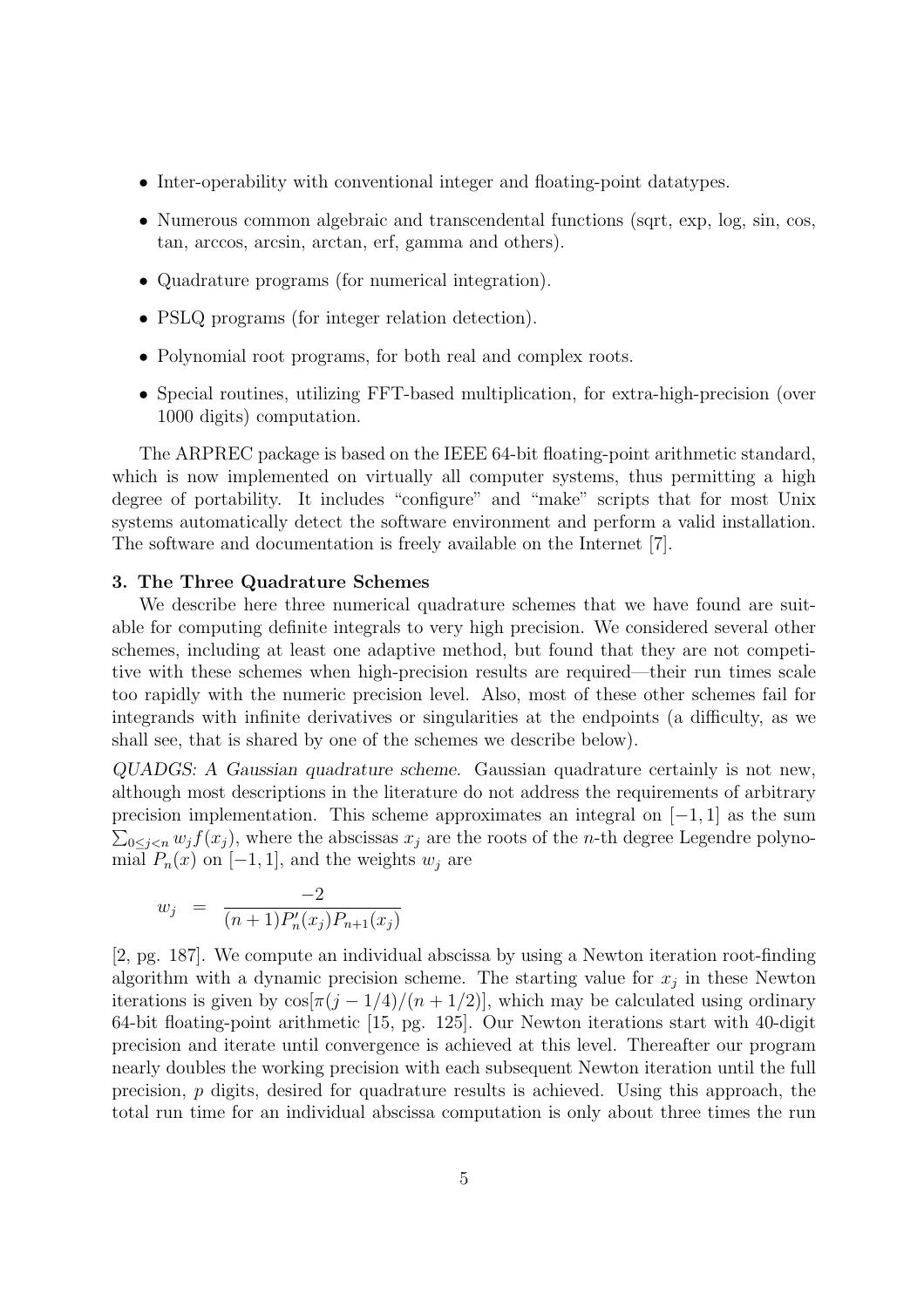time of the final iteration. We compute the Legendre polynomial function values using an *n*-long iteration of the recurrence  $P_0(x) = 0$ ,  $P_1(x) = 1$  and

$$
(k+1)P_{k+1}(x) = (2k+1)xP_k(x) - kP_{k-1}(x)
$$

for  $k \ge 2$ . The derivative is computed as  $P'_n(x) = n(xP_n(x) - P_{n-1}(x))/(x^2 - 1)$ . For functions defined on intervals other than  $[-1, 1]$ , a linear scaling is used to convert the Gaussian abscissas to the given interval.

One legitimate question that can be raised here is whether the resulting Legendre polynomial function values are accurate for large n, due to the recurrence used in the generation algorithm. Fortunately, we have found that this error appears to be minor, based on our implementations and tests with  $p$  up to 1000 digits and with  $n$  up to 12,288. As we shall see in Section 7, we have obtained quadrature results accurate to over 1000 digit accuracy, for several problems suitable for Gaussian quadrature, using a working precision (for both initialization and quadrature calculations) of only 1012 digits.

In our implementation, we pre-compute multiple levels (i.e., multiple sets) of abscissaweight pairs, where each level has twice as many abscissa-weight pairs as the level before. In particular, the number of abscissa-weight pairs at level k in our program is  $3 \cdot 2^k$ , so that the total for m levels is  $\sum_{k \leq m} 3 \cdot 2^k \approx 6 \cdot 2^m$ . When evaluating an integral using this program, we start with the first level, obtain a quadrature result, and continue to apply additional levels until we are satisfied with the estimated accuracy of our result (see Section 5), or else we exhaust our sets of pre-computed abscissa-weight pairs.

Our program saves additional time by dynamically increasing the working precision in the quadrature calculation, in a similar manner as is used in calculating abscissas. We use modest precision (80 digits) for the first two levels. Thereafter, if the estimated number of correct digits for the quadrature result (see Section 5) at a given level is more than half the current working precision, then the working precision is doubled before proceeding to the next level, until the full precision of  $p$  digits has been reached. This modification reduces run times by up to 35% for problems well-suited for Gaussian quadrature, with even greater savings for problems that are not well-suited, since full-precision arithmetic is not wasted on such problems.

The cost of computing abscissa-weight pairs using this scheme increases quadratically with n, since each Legendre polynomial evaluation requires n steps. The abscissa-weight pairs can alternately be computed using an eigenvector scheme due to Golub and Welch [11], although this scheme requires considerably more memory, and its computational cost also increases quadratically with  $n$ . We know of no scheme for generating Gaussian abscissa-weight pairs that avoids this quadratic dependence on  $n$  [12]. For many wellbehaved integrand functions (as we shall see), Gaussian quadrature achieves quadratic convergence, meaning that doubling  $n$  achieves roughly twice as many correct digits in the quadrature result, after a few initial levels. Assuming this behavior is achieved for a given function, this means that to achieve accuracy of  $p$  digits, one needs  $n$  to scale linearly with p. With FFT-based multiplication (available in the ARPREC package, for instance), the cost of basic arithmetic scales as  $p \log p$  for practical precision p (i.e., up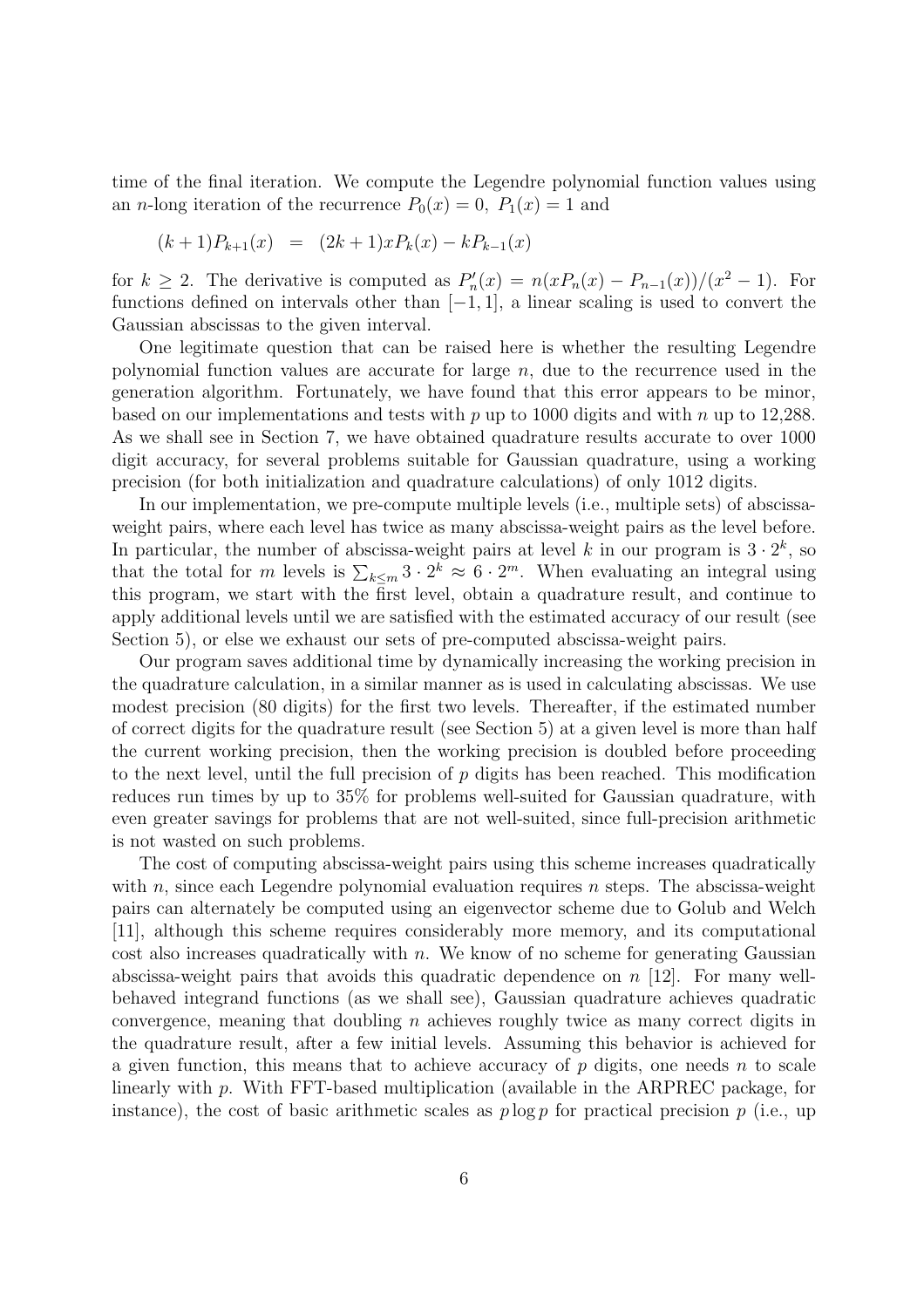to several million digits; in general an additional factor of  $\log \log p$  is involved). Thus the overall cost of the Gaussian initialization process scales as roughly  $p^3 \log p$ .

In a similar manner, we can estimate the cost of performing a quadrature calculation for a given integrand function once the initialization has been done. Fairly simple quadratically convergent algorithms (in which the number of accurate digits approximately doubles with each successive iteration) are known for all algebraic functions and many of the common transcendental functions, including the exponential, logarithm, trigonometric and inverse trigonometric functions [3, 4]. For such functions, the cost of a single evaluation scales roughly as  $p \log^2 p$ , using FFT-based arithmetic, in the range of practical precision (for algebraic functions, it is only  $p \log p$ ). Assume for a moment that a transcendental integrand function is well-suited for Gaussian quadrature, so that  $n$  scales linearly with  $p$ , as described in the previous paragraph. Then the cost of evaluating the integral of such a function scales roughly as  $p^2 \log^2 p$ .

QUADERF: An error function-based quadrature scheme. This program approximates an integral on  $[-1, 1]$  as a sum  $\sum_{0 \le j \le n} w_j f(x_j)$ , as with Gaussian quadrature, but here the abscissas  $x_j$  are given by erf(hj), where erf(x) = (2/ √  $\frac{\pi}{\pi}$ )  $\int_0^x$  $e^{-t^2}$  dt, and the weights  $w_j$ are given by (2/  $\mathsf{R}^1$  $\overline{\pi}$ )e<sup>-(hj)<sup>2</sup>. To compute the error function erf(x), we use the following</sup> formula for  $erfc(t) = 1 - erf(t)$  given by Crandall [9, pg. 85] (who in turn attributes it to a 1968 paper by Chiarella and Reichel [8]):

$$
\text{erfc}(t) = \frac{e^{-t^2} \alpha t}{\pi} \left( \frac{1}{t^2} + 2 \sum_{k \ge 1} \frac{e^{-k^2 \alpha^2}}{k^2 \alpha^2 + t^2} \right) + \frac{2}{1 - e^{2\pi t/\alpha}} + E
$$

where  $t > 0$  and  $|E| < 3e^{-\pi^2/\alpha^2}$ . The parameter  $\alpha$  is chosen small enough to ensure that the error E is sufficiently small. Given a precision of p digits, let  $\alpha$  be defined by the the error E is sumclemity small. Given a precision of p digits, let  $\alpha$  be defined by the formula  $10^{-p} = 10e^{-\pi^2/\alpha^2}$ , so that  $E < 10^{-p}$ . Then provided that  $t < \sqrt{p \log 10}$ , the formula above is also accurate to a relative error of  $10^{-p}$ . The generation of  $x_j$  and  $w_j$ should be performed to a relative accuracy of at least the primary precision,  $p_1$  digits, desired for quadrature results.

In a straightforward implementation of the error function quadrature scheme, the calculation of abscissa-weight pairs, for a given h, can be terminated when  $w_j < \epsilon_1 = 10^{-p_1}$ . However, we have found that it is advantageous to compute additional abscissa-weight pairs, continuing until  $w_j < \epsilon_2$ , where the secondary epsilon  $\epsilon_2 = 10^{-p_2}$ , and  $p_2 = 2p_1$  (i.e.,  $\epsilon_2 = \epsilon_1^2$ ). These calculations may still be done with a relative accuracy of the primary working precision  $p_1$ , provided that  $\alpha$  in the formula above for erfc is selected based on  $p_2$  rather than  $p_1$ . Additionally, we store the values erfc(hj) for subsequent quadrature computation, rather than  $x_j = erf(hj) = 1 - erfc(hj)$ , since the latter, many of which are very close to 1, lose accuracy in subtraction. Then when we evaluate integrand functions in a quadrature computation, we perform linear scaling of pre-computed abscissas using a secondary (higher) precision of  $p_2$  digits (a linear scaling of abscissas is required whenever the interval of integration differs from  $[-1, 1]$ , as explained in Section 4). In this way, we can use more accurate input values for an expression such as  $1 - t$  appearing in a problem such as  $\int_0^1 e^t (1-t)^{-1/2} dt$ . The function itself does not need to be computed using this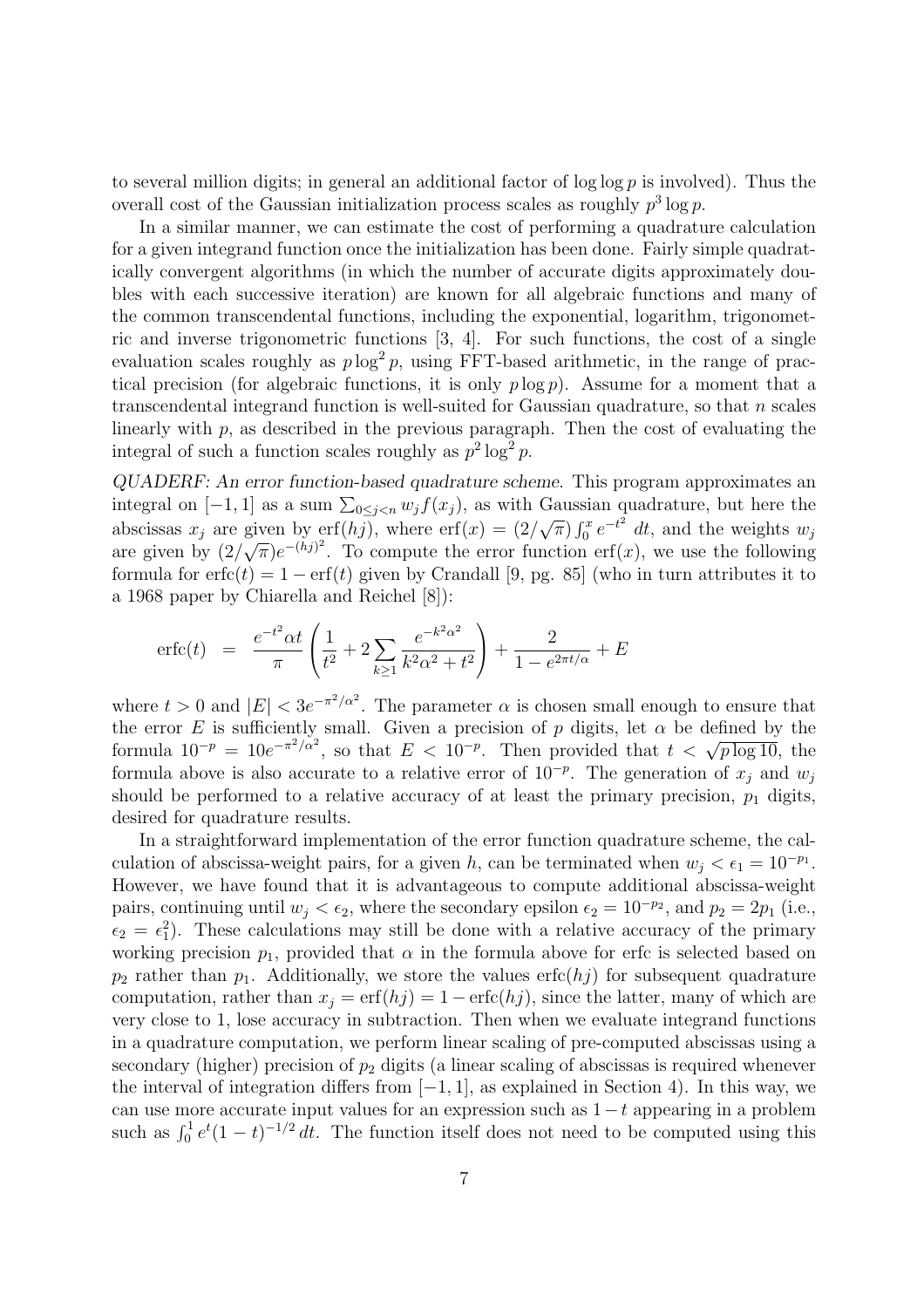higher precision, so the added computational cost of this secondary precision procedure is negligible.

This optional modification permits the use of abscissas that are closer to endpoints than the primary epsilon  $\epsilon_1$  would normally permit, thus achieving significantly higher accuracy in the quadrature results for problems with a blow-up singularity at an endpoint (see Section 4). For the test problems below, we found  $p_2 = 2p_1$  (corresponding to  $\epsilon_2 = \epsilon_1^2$ ) to be adequate; with more extreme singularities, an even smaller value of  $\epsilon_2$  may be needed, in order that the function-weight products  $w_j f(x_j)$ , for abscissas  $x_j$  very close to the endpoints, are smaller than  $\epsilon_1$ . If our program encounters the need for a smaller  $\epsilon_2$ during a quadrature calculation (because  $|w_j f(x_j)| > \epsilon_1$  for  $x_j$  close to an endpoint), it outputs a message. This secondary epsilon procedure and the usage of additional abscissaweight pairs are not needed for integrands that do not have a blow-up singularity at an endpoint.

As with the Gaussian scheme, multiple "levels" of abscissa-weight pairs are typically pre-computed, with each level having approximately twice as many pairs as the previous level. In our implementation, this is controlled by setting  $h = 2^{2-k}$  for level k. With h defined in this manner, the even-indexed abscissa-weight pairs at one level are merely the full set at the previous level. Thus only the odd-indexed pairs need to be computed at each level (after the first level), and, more importantly, the function to be integrated needs to be evaluated only at the odd-indexed abscissas at each level. Additional time can be saved for many functions by terminating the summation  $\sum_j w_j f(x_j)$  once the terms  $w_j f(x_j)$  are consistently smaller than  $\epsilon_1$ .

With the primary epsilon set to  $10^{-400}$  and the secondary epsilon set to  $10^{-800}$ , as in the tests in Table 1 below, roughly  $n = 5.5 \cdot 2^k$  abscissa-weight pairs are generated at level k, so that the total required for m levels is approximately  $\sum_{k \le m} 5.5 \cdot 2^k \approx 11 \cdot 2^m$ . As we shall see, error function quadrature achieves quadratic convergence for many problems, so that the number n of abscissa-weight pairs needed for p-digit accuracy scales roughly linearly with p. The cost of computing an individual abscissa-weight pair is dominated by the cost of the series evaluation in the formula for erfc. The number of terms that need to be calculated and summed for an erfc evaluation is linearly proportional to p. Thus the cost of the error function initialization process, using FFT-based arithmetic, scales as  $p^3 \log p$ . Even though this is the same general scaling formula as with Gaussian quadrature, in practice the error function initialization is much faster at a given precision and level.

For error function quadrature there is no point in attempting to dynamically increase precision during a quadrature computation. This is because doing so would sacrifice the advantage of needing to evaluate the integrand function only at the odd-indexed abscissas at each level (which presumes that all previous function evaluations are fully accurate). It is often useful, though, to first try a given problem with modest precision, say 100 digits, thus not wasting high-precision computation on a problem not well suited for this scheme.

As we will see below, the error function quadrature scheme works very well for all of our test problems except one highly oscillatory integrand. Assuming that a given problem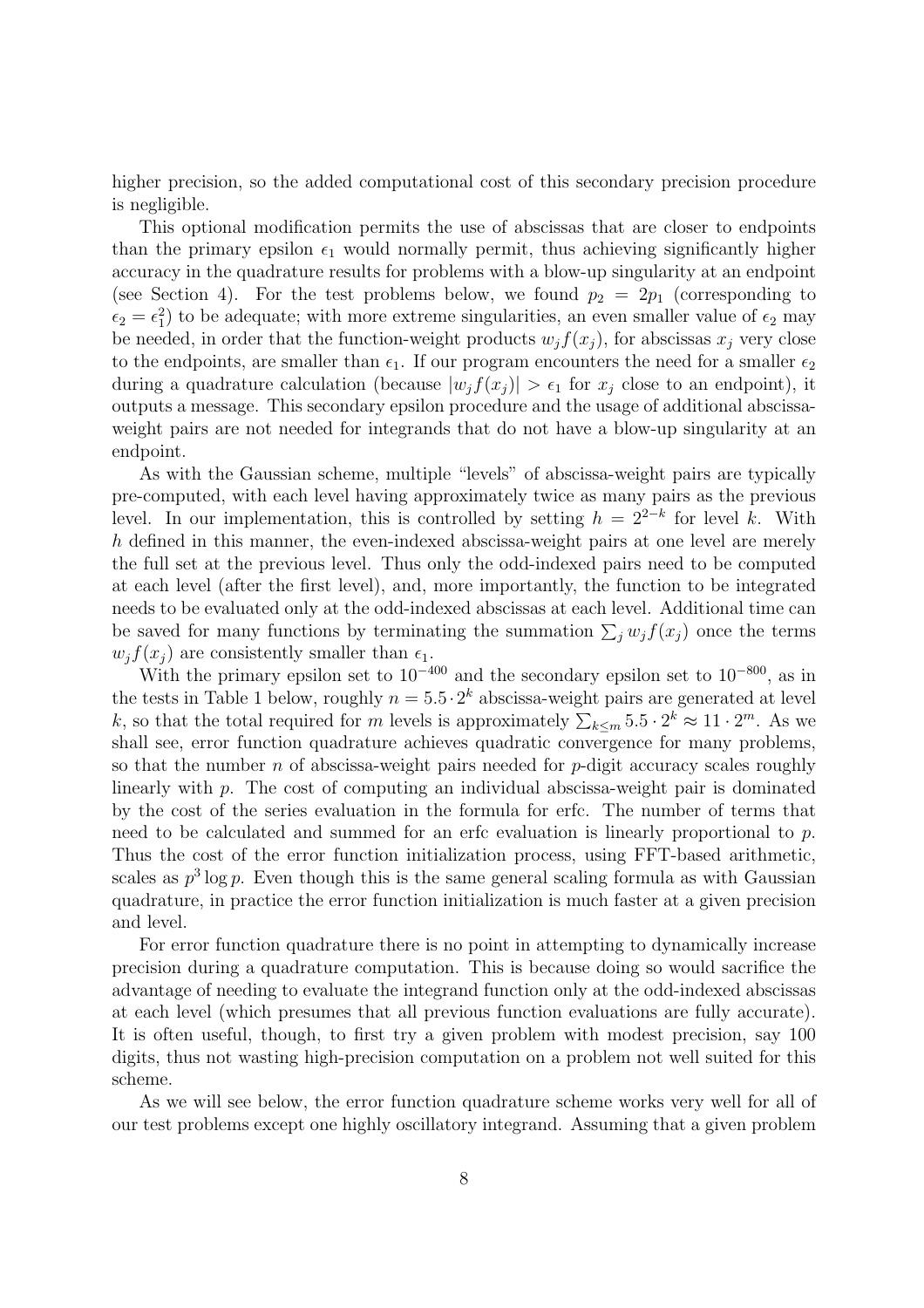is well-suited for this scheme, so that the number of function evaluations needed scales linearly with the precision  $p$ , then the cost of evaluating the integral of such a function using this scheme scales roughly as  $p^2 \log^2 p$  within a range of practical precision, or in other words with the same scaling formula as Gaussian quadrature.

QUADTS: A tanh-sinh quadrature scheme. This scheme is similar to the error function scheme. In this case, the abscissas are chosen as  $x_i = \tanh u_2$  and the weights  $w_i =$  $u_1/\cosh^2 u_2$ , where  $u_1 = \pi/2 \cdot \cosh(hj)$  and  $u_2 = \pi/2 \cdot \sinh(hj)$ .

In a straightforward implementation, the generation of abscissa-weight pairs should be performed with the primary precision  $p_1$  digits desired for quadrature results and continues, for a given h, until  $w_j < \epsilon_1 = 10^{-p_1}$ . In our implementation, as with the error function quadrature scheme, at each level we calculate additional abscissa-weight pairs, continuing until  $w_j < \epsilon_2$ , where  $\epsilon_2 = 10^{-p_2}$  and  $p_2 = 2p_1$  (i.e.,  $\epsilon_2 = \epsilon_1^2$ ). Also, as before, we actually store  $1 - x_j = 1/(e^{u_2} \cosh u_2)$ , and, during a quadrature calculation, we perform linear scaling of these pre-computed values using the secondary precision  $p_2$ .

In our tanh-sinh quadrature program, each level k of abscissa-weight pairs uses  $h =$  $2^{-k}$ . As with the error function scheme, the even-indexed abscissa-weight pairs at one level are merely the full set of pairs at the previous level, and the integrand function needs to be evaluated only at the odd-indexed abscissas at each level. Additional time can be saved for many functions by terminating the summation  $\sum_j w_j f(x_j)$  once the terms  $w_j f(x_j)$  are consistently smaller than  $\epsilon_1$ . In the tests shown in Table 1 below, where the primary epsilon is set to  $10^{-400}$  and the secondary epsilon is set to  $10^{-800}$ , we find that roughly  $3.6 \cdot 2^k$  abscissa-weight pairs are generated at at level k, so that the total required for *m* levels is approximately  $\sum_{k \le m} 3.6 \cdot 2^k \approx 7.2 \cdot 2^m$ .

As with the other two schemes, the tanh-sinh scheme achieves quadratic convergence for many integrand functions, so that the number n of abscissa-weight pairs required to achieve an accuracy of p digits scales, for these functions, roughly linearly with p. The cost of computing an individual pair with this scheme is dominated by the cost of exponential function evaluation, for which simple quadratically convergent algorithms are known [3, 4] (one is implemented in ARPREC). With FFT-based arithmetic, and within a practical range of precision, the cost of one exponential evaluation scales as  $p \log^2 p$ . Thus the cost of the tanh-sinh initialization process scales roughly as  $p^2 \log^2 p$ , which is a more slowly growing rate than that of the other two schemes.

As with error function quadrature, there is no advantage in attempting to dynamically increase precision during a quadrature computation, since this would sacrifice the advantage of needing to evaluate the function only at odd-indexed abscissas at each level.

In practice, as we shall see, tanh-sinh quadrature achieves quadratic convergence for many integrand functions. Assuming that a given problem is of this class, so that the number of function evaluation scales linearly with precision  $p$ , then the cost of evaluating the integral of such a function using this method scales roughly as  $p^2 \log^2 p$ , within a range of practical precision, or in other words with the same scaling formula as with the other two methods.

The tanh-sinh scheme was first introduced by Takahasi and Mori [16, 14].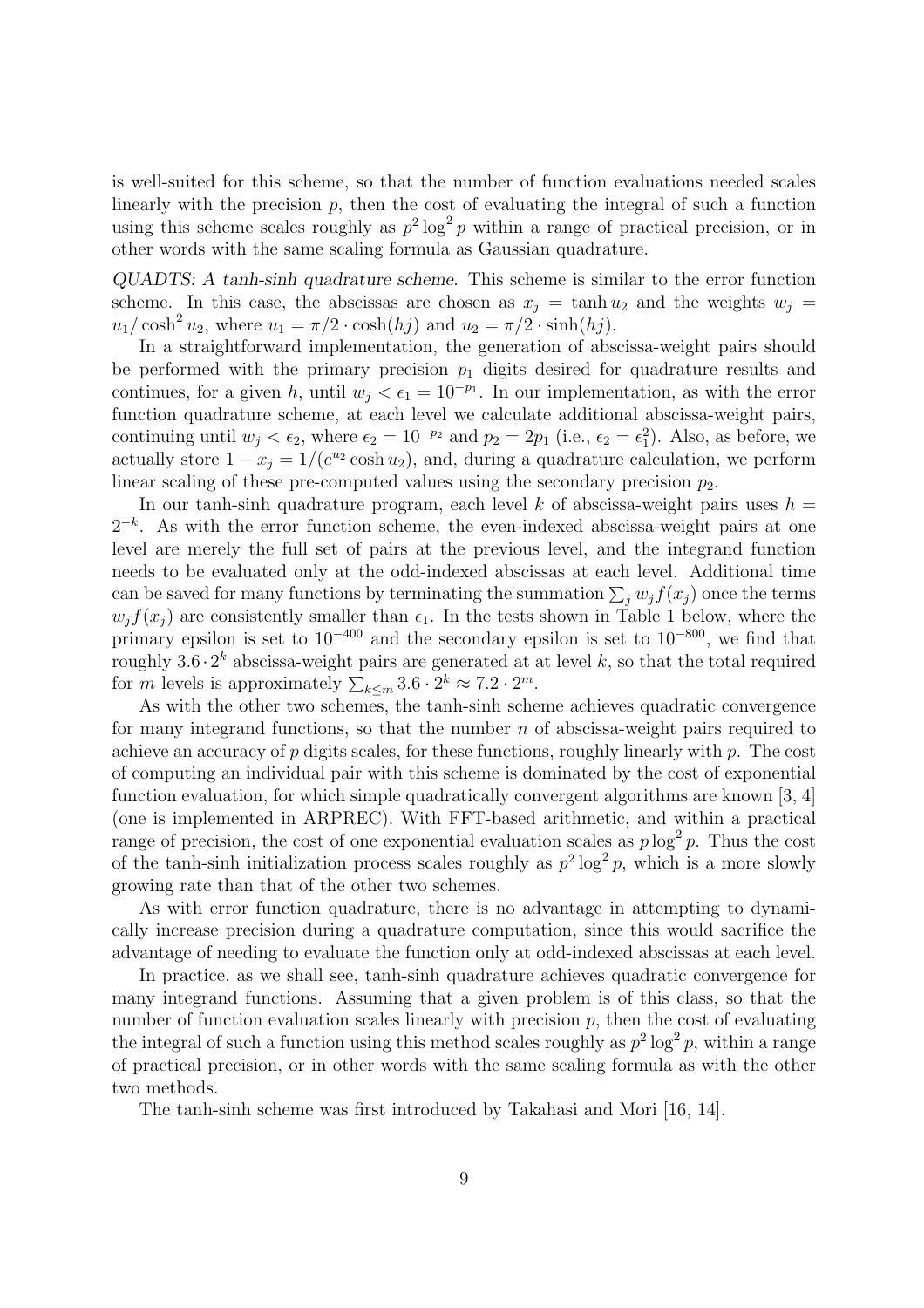#### 4. The Euler-Maclaurin Summation Formula

The error function and tanh-sinh quadrature schemes are based on the Euler-Maclaurin summation formula, which implies that for certain bell-shaped integrands, approximating the integral by a simple step-function summation is remarkably accurate, much more so than one would normally expect. The Euler-Maclaurin summation formula can be stated as follows [2, pg. 180]. Let  $m \geq 0$  and  $n \geq 1$  be integers, and define  $h = (b - a)/n$  and  $x_j = a+jh$  for  $0 \leq j \leq n$ . Further assume that the function  $f(x)$  is at least  $(2m+2)$ -times continuously differentiable on  $[a, b]$ . Then

$$
\int_{a}^{b} f(x) dx = h \sum_{j=0}^{n} f(x_{j}) - \frac{h}{2} (f(a) + f(b))
$$

$$
- \sum_{i=1}^{m} \frac{h^{2i} B_{2i}}{(2i)!} (f^{(2i-1)}(b) - f^{(2i-1)}(a)) - E
$$

where  $B_{2i}$  denote the Bernoulli numbers, and

$$
E = \frac{h^{2m+2}(b-a)B_{2m+2}f^{2m+2}(\xi)}{(2m+2)!}
$$

for some  $\xi \in (a, b)$ .

In the circumstance where the function  $f(x)$  and all of its derivatives are zero at the endpoints a and  $b$  (as in a smooth, bell-shaped function), note that the second and third terms of the Euler-Maclaurin formula are zero. Thus for such functions the error of a simple step-function approximation to the integral, with interval  $h$ , is simply  $E$ . But since E is less than a constant times  $h^{2m+2}/(2m+2)!$ , for any m, we conclude that the error goes to zero more rapidly than any power of h. For a function defined on  $(-\infty, \infty)$ , the Euler-Maclaurin summation formula still applies to the resulting doubly-infinite sum approximation, provided as before that the function and all of its derivatives tend rapidly to zero for large positive and negative arguments.

This principle is utilized in the error function and tanh-sinh schemes by transforming the integral of  $f(x)$  on the interval [−1, 1] to an integral on (−∞, ∞) using the change of variable  $x = g(t)$ . Here  $g(x)$  is some monotonic, infinitely differentiable function with the property that  $q(x) \to 1$  as  $x \to \infty$  and  $q(x) \to -1$  as  $x \to -\infty$ , and also with the property that  $g'(x)$  and all higher derivatives rapidly approach zero for large positive and negative arguments. In this case we can write, for  $h > 0$ ,

$$
\int_{-1}^{1} f(x) dx = \int_{-\infty}^{\infty} f(g(t))g'(t) dt = h \sum_{j=-\infty}^{\infty} w_j f(x_j) + E
$$

where  $x_j = g(hj)$  and  $w_j = g'(hj)$ . If  $g'(t)$  and its derivatives tend to zero sufficiently rapidly for large t, positive and negative, then even in cases where  $f(x)$  has an infinite derivative or an integrable singularity at one or both endpoints, the resulting integrand  $f(g(t))g'(t)$  will be a smooth bell-shaped function for which the Euler-Maclaurin argument applies. Thus, in these cases, the error  $E$  in this approximation decreases faster than any power of h.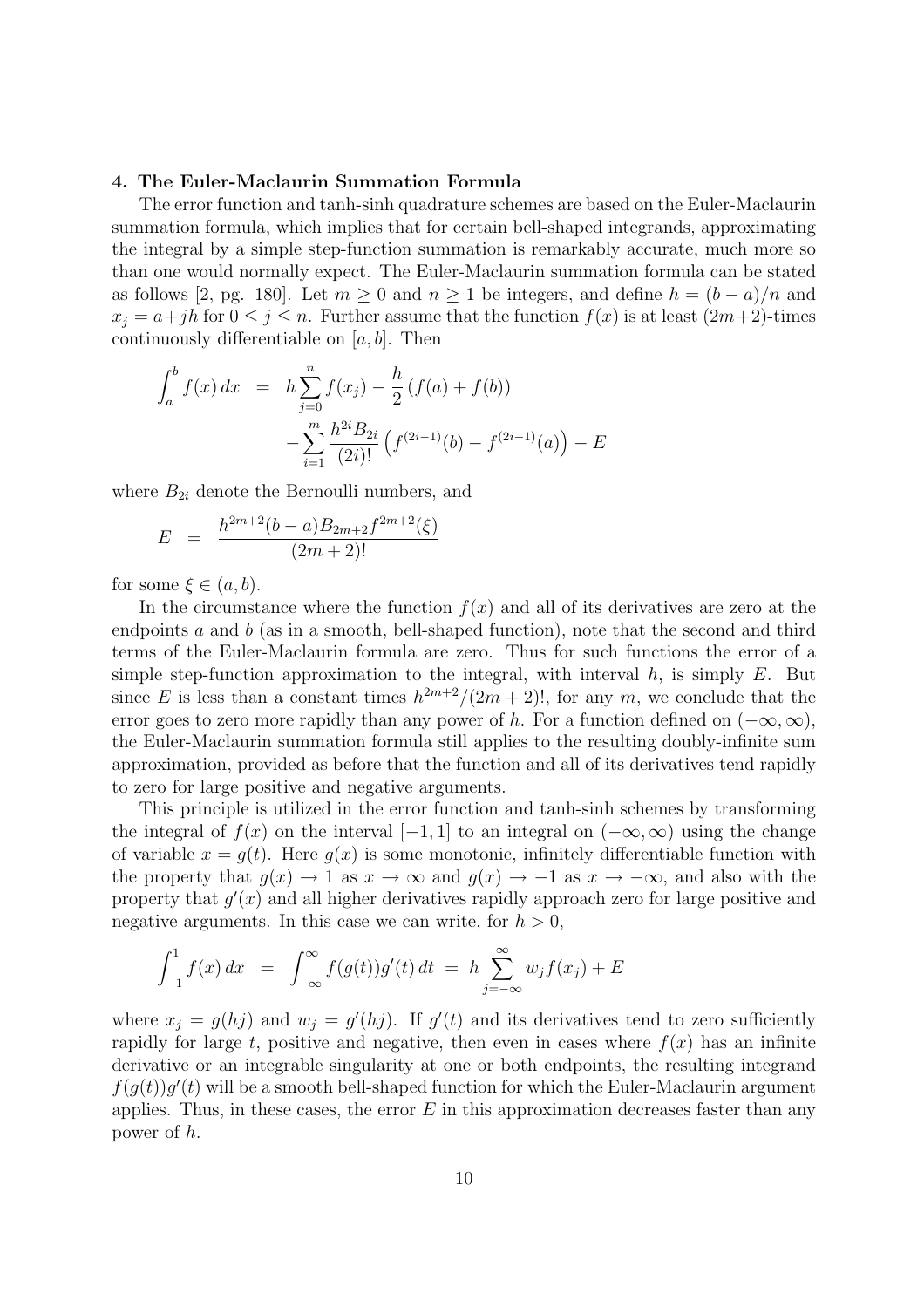The error function integration scheme uses  $g(t) = erf(t)$  and  $g'(t) = (2)$ √  $\overline{\pi}$ ) $e^{-t^2}$ . Note that  $g'(t)$  is merely the bell-shaped probability density function, which is well-known to converge rapidly to zero, together with all of its derivatives, for large arguments. The tanhsinh scheme uses  $g(t) = \tanh(\pi/2 \cdot \sinh t)$  and  $g'(t) = \pi/2 \cdot \sinh t / \cosh^2(\pi/2 \cdot \sinh t)$ , for which the convergence to zero is compound exponential, even faster than the probability density function.

The doubly-infinite sum in the formula above can be approximated by a finite sum provided one takes reasonable care to insure that the truncated tails are insignificant. This is the rationale for the secondary epsilon scheme mentioned in Section 3: in cases where the integrand has a blow-up singularity at an endpoint, this scheme permits one to sum additional terms, with abscissas very close to the endpoints, until the rapidly decreasing weights overwhelm the large function values. If this is done properly, the finite sum will be within the target tolerance of the full doubly-infinite summation. Along this line, whenever the given interval of integration is other than  $[-1, 1]$ , a linear scaling must be performed on the pre-computed abscissas during the quadrature computation. As we mentioned in Section 3, when using the secondary epsilon scheme it is important to perform this scaling using a (higher) secondary precision, so that arguments for the integrand function evaluation near the endpoints are as accurate as possible.

#### 5. Error Estimation

As mentioned above, we seek a practical, general purpose, high-precision numerical integration facility that does not depend on a priori bounds of the function or its derivatives. Rigorous error bounds are not possible for any quadrature scheme without such knowledge [10, pg. 420]. Instead, we use the following heuristic error estimation scheme, which is inspired by (although it does not rely on) the quadratically convergent behavior often achieved by these schemes. In spite of its heuristic nature, it appears to work well in practice, both on problems for which highly accurate quadrature results are obtained, as well as for those for which highly accurate results are not obtained.

Let  $S_k$  be the computed approximations of the integral for levels k up to level n. Then the estimated error  $E_n$  at level n is one if  $n \leq 2$ , zero if  $S_n = S_{n-1}$ , and otherwise  $10^d$ , where  $d = \max(d_1^2/d_2, 2d_1, d_3, d_4)$  (except d is not set greater than 0). In this formula,  $d_1 = \log_{10} |S_n - S_{n-1}|$ ,  $d_2 = \log_{10} |S_n - S_{n-2}|$ ,  $d_3 = \log_{10}(\epsilon_1 \cdot \max_j |w_j f(x_j)|)$ , and  $d_4 = \log_{10} \max(|w_l f(x_l)|, |w_r f(x_r)|)$ . Here  $x_l$  is the closest abscissa to the left endpoint and  $x_r$  is the closest abscissa to the right endpoint. The term  $d_4$  is not present for Gaussian quadrature. In our Gaussian quadrature program,  $\epsilon_1 = 10^{-q}$ , where q is the current working precision in digits, which for a given problem starts at 80 digits and then is dynamically increased, as described in Section 3, until it achieves the full precision p. For the error function and tanh-sinh programs,  $\epsilon_1 = 10^{-p_1}$ , where  $p_1$  is the primary precision, in digits, as described in Section 3. Calculations of  $d$  may be done to ordinary double precision accuracy (i.e., 15 digits), and the resulting value may be rounded to the nearest integer.

The rationale for the four terms in the formula for  $d$  is as follows. The first term is a simple multiplicative projection based on the differences between the quadrature result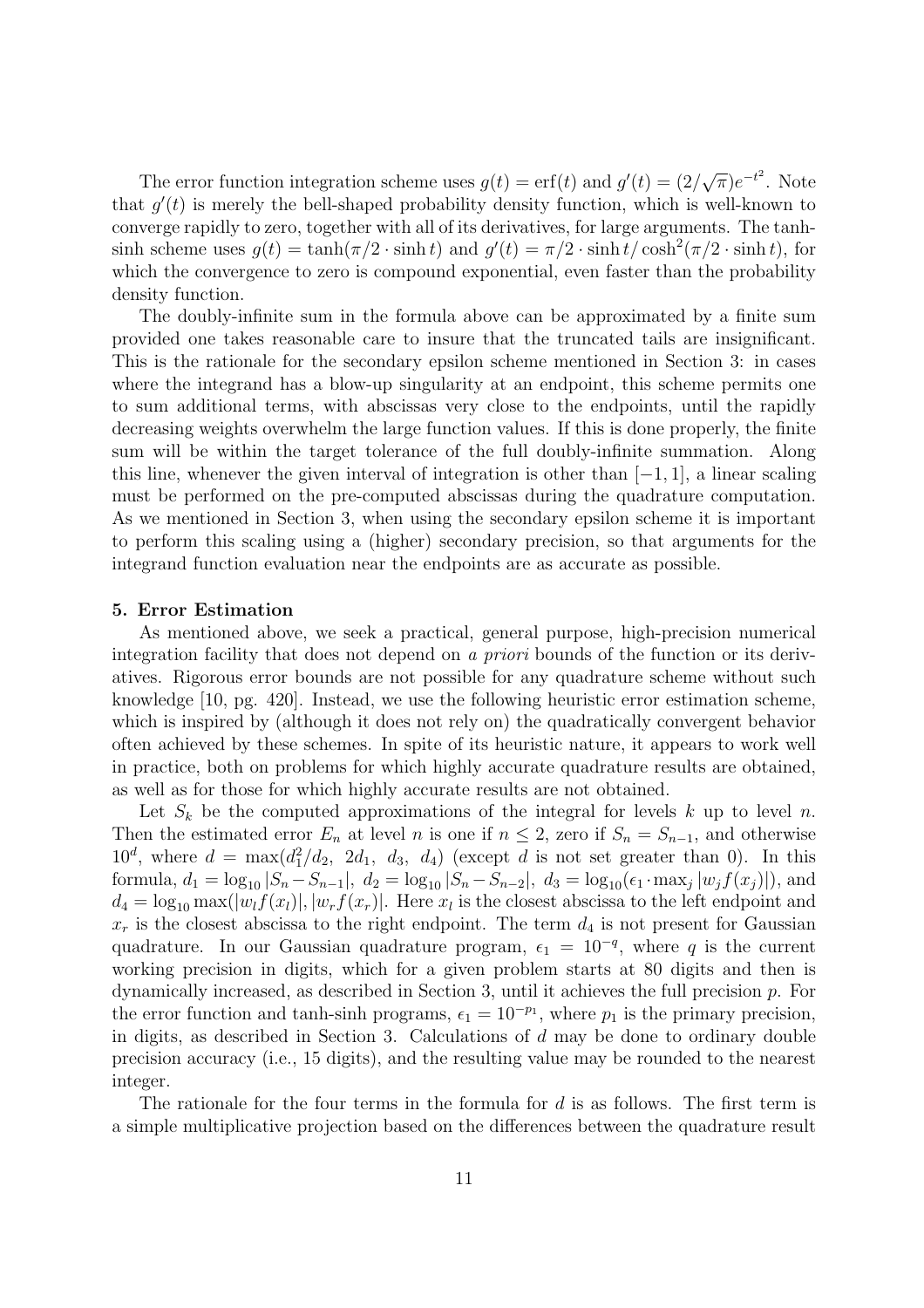at the current level and the past two levels. The second term stems from the observation that the best one can hope for is quadratic convergence; in other words, the number of correct digits cannot be more than twice the previous level. The third term derives from the observation that the error cannot be less than the current epsilon times the largest function-weight element that is being summed. The fourth term is based on the fact that in the two Euler-Maclaurin-based schemes, the accuracy of the quadrature result is limited by the sizes of the final function-weight terms near the two endpoints, since the infinite sum mentioned in Section 4 is truncated there.

One does not need to rely on this estimation scheme if one is willing to continue computation until the quadrature results from two successive levels agree to within the full primary precision (or the final pre-computed set of abscissa-weight pairs is exhausted). This would significantly increase the run time for many problems, since it would be necessary to compute with at least one additional level of abscissas and weights. Also, even two consecutive values in full agreement still do not constitute a mathematically rigorous guarantee of correctness.

### 6. Test Problems

The following 15 integrals were used as a test suite to compare these three quadrature schemes. In each case an analytic result is known, as shown below, facilitating the checking of results. The 15 integrals are listed in 5 groups:

- 1–4: Continuous, well-behaved functions (all derivatives exist and are bounded) on finite intervals.
- 5–6: Continuous functions on finite intervals, but with an infinite derivative at an endpoint.
- 7–10: Functions on finite intervals with an integrable singularity at an endpoint.
- 11–13: Functions on an infinite interval.
- 14–15: Oscillatory functions on an infinite interval.

1 : 
$$
\int_0^1 t \log(1+t) dt = 1/4
$$
  
\n2 :  $\int_0^1 t^2 \arctan t dt = (\pi - 2 + 2 \log 2)/12$   
\n3 :  $\int_0^{\pi/2} e^t \cos t dt = (e^{\pi/2} - 1)/2$   
\n4 :  $\int_0^1 \frac{\arctan(\sqrt{2 + t^2})}{(1 + t^2)\sqrt{2 + t^2}} dt = 5\pi^2/96$   
\n5 :  $\int_0^1 \sqrt{t} \log t dt = -4/9$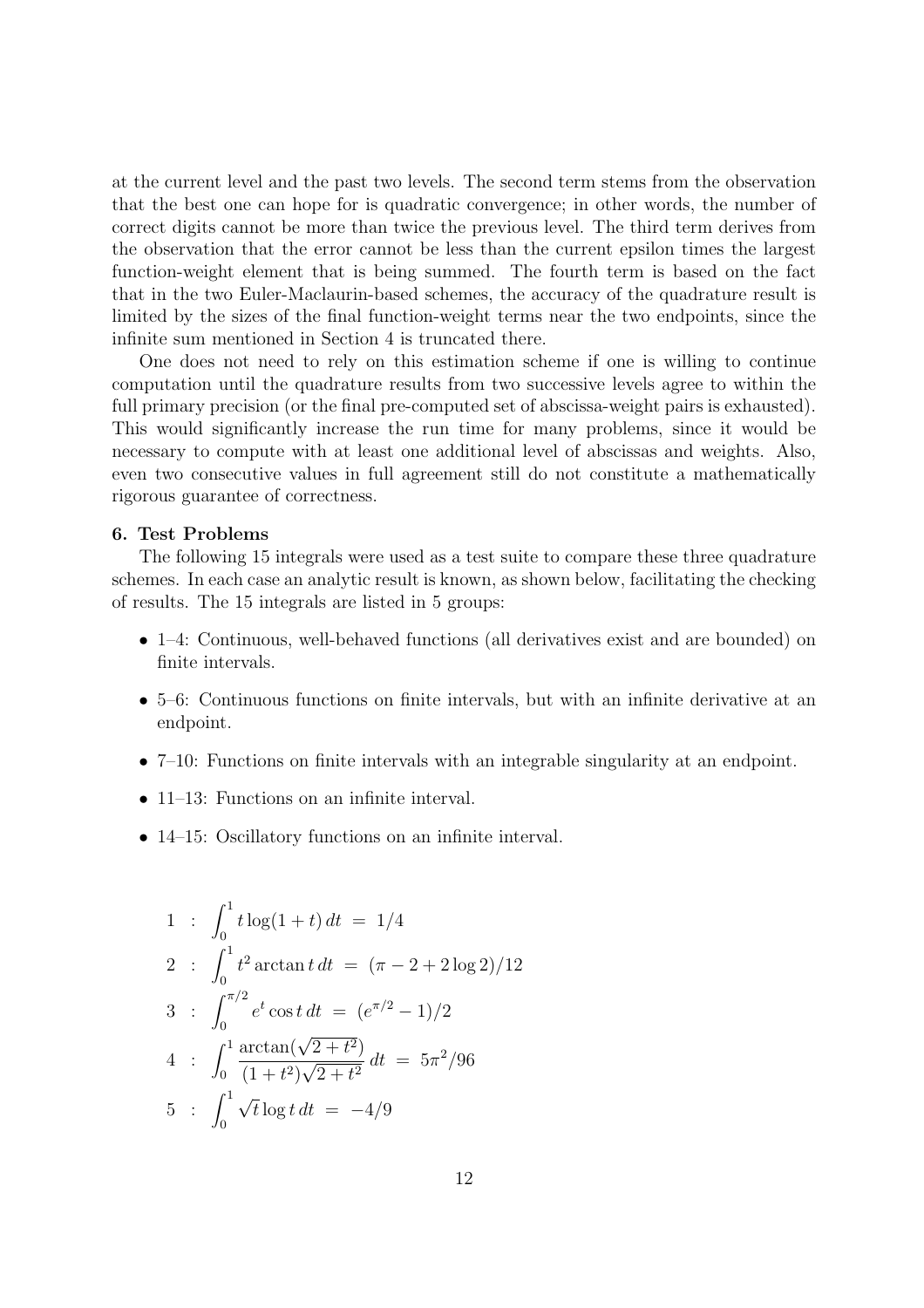$$
6: \int_0^1 \sqrt{1-t^2} dt = \pi/4
$$
  
\n
$$
7: \int_0^1 \frac{\sqrt{t}}{\sqrt{1-t^2}} dt = 2\sqrt{\pi} \Gamma(3/4) / \Gamma(1/4)
$$
  
\n
$$
8: \int_0^1 \log^2 t dt = 2
$$
  
\n
$$
9: \int_0^{\pi/2} \log(\cos t) dt = -\pi \log(2)/2
$$
  
\n
$$
10: \int_0^{\pi/2} \sqrt{\tan t} dt = \pi \sqrt{2}/2
$$
  
\n
$$
11: \int_0^{\infty} \frac{1}{1+t^2} dt = \int_0^1 \frac{ds}{1-2s+2s^2} = \pi/2
$$
  
\n
$$
12: \int_0^{\infty} \frac{e^{-t}}{\sqrt{t}} dt = \int_0^1 \frac{e^{1-1/s} ds}{\sqrt{s^3 - s^4}} = \sqrt{\pi}
$$
  
\n
$$
13: \int_0^{\infty} e^{-t^2/2} dt = \int_0^1 \frac{e^{-(1/s-1)^2/2} ds}{s^2} = \sqrt{\pi/2}
$$
  
\n
$$
14: \int_0^{\infty} e^{-t} \cos t dt = \int_0^1 \frac{e^{1-1/s} \cos(1/s-1) ds}{s^2} = 1/2
$$
  
\n
$$
15: \int_0^{\infty} \frac{\sin t}{t} dt = \int_0^{\pi} \frac{\sin t}{t} dt + 40320 \int_0^{1/\pi} t^7 \sin(1/t) dt - \frac{1}{\pi} + \frac{2}{\pi^3} - \frac{24}{\pi^5} + \frac{720}{\pi^7}
$$
  
\n
$$
= \frac{\pi}{2}
$$

Problem 4, as was mentioned above, appeared in Sept. 2002 American Mathematical Monthly [1]. All are typical of the sorts of problems that the authors have encountered in experimental math research, except that in each of these cases, analytic solutions are well known. Problems 11-15 are integrals on an infinite interval, which is in each case here  $[0, \infty)$ . Except for Problem 15, such integrals are evaluated by using the transformation  $s = 1/(t + 1)$ , as shown above. In Problem 15, the integral is written as the sum of integrals on  $[0, \pi]$  and  $[\pi, \infty)$ . Then integration by parts is applied several times to the second integral of this pair, resulting in the expression shown above. This expression requires the evaluation of the integrals  $\int_0^{\pi} t^{-1} \sin t \, dt$  and  $\int_0^{1/\pi} t^7 \sin(1/t) \, dt$ , which are significantly better behaved than the original, resulting in faster convergence. Even with this transformation, however, Problem 15 remains the most difficult of the set, as we shall see.

#### 7. Results of Tests

The three quadrature programs, QUADGS, QUADERF and QUADTS, were each implemented using the ARPREC arbitrary precision computation package [7], in a very similar programming style, with the primary user working precision set at 400 digits (the actual internal working precision employed by the software is roughly 412 digits). We sought results good to the target accuracy of the corresponding primary epsilon, namely 10<sup>−</sup><sup>400</sup>. A secondary precision of 800 digits and a corresponding secondary epsilon of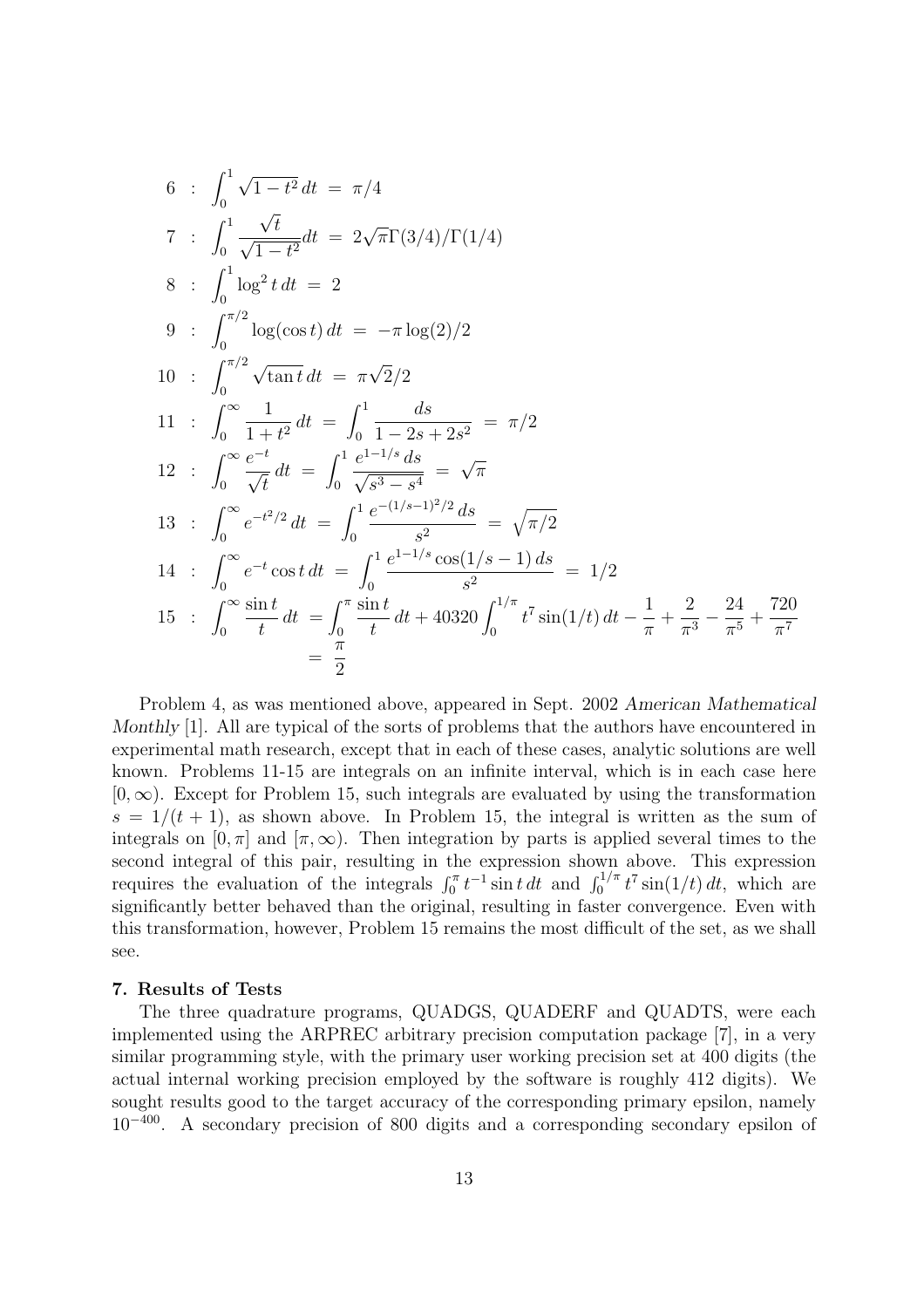10<sup>−</sup><sup>800</sup> were employed in QUADERF and QUADTS, as described in Section 3, to achieve improved accuracy on problems with blow-up singularities (800-digit arithmetic is used here only in linear scaling of pre-computed abscissas, and thus has negligible overall cost). One exception to these specifications is in Problem 15, where a primary precision level of 100 digits and a secondary precision of 200 digits were used (these are more than ample, given the accuracy achieved). In each of the three programs, 12 levels (i.e., 12 sets) of abscissa-weight pairs were pre-computed. Additional levels could have been precomputed, but this would not have materially changed these results. Each quadrature program was run blindly—beginning at level one and continuing at successively higher levels, each of which approximately doubles the run time, until one of these two conditions was met: (1) the maximum level (level 12) was completed; or (2) the estimated error achieved the accuracy target, namely  $10^{-400}$ . These runs were made on a 2 GHz Apple G5 system, using the IBM xlC and xlf90 compilers, with O3 optimization.

The results of these tests are given in Table 1 below. The first line gives the run time, in seconds, for the initialization process. The initialization time is listed here separately from the integral evaluations, since we expect that in many practical applications, the abscissas and weights will be computed once and then stored for numerous subsequent evaluations. Initialization produced 24,670 abscissa-weight pairs for QUADGS, 43,951 pairs for QUADERF, and 28,965 pairs for QUADTS. Table 1 includes the number of levels used by each of the three programs for the various problems. In Problem 15, where two individual integrals are evaluated, the number of levels used for both steps are shown in the table. The errors are shown to within one order of magnitude and are based on the analytic evaluations given in the previous section.

We have also successfully run these three programs with 1000-digit precision (1012 digit internal precision). In Table 2, we include 1000-digit results for Problems 1 through 13 (in other words, for all categories of problems except the last). For these problems, 24,670 abscissa-weight pairs (12 levels) were generated for QUADGS, 138,982 pairs (13 levels) for QUADERF and 32,708 pairs (12 levels) for QUADTS. No modifications were made to the programs for these runs, other than to change the precision and epsilon levels: 1000 digits primary precision, 2000 digits secondary precision and corresponding epsilons.

#### 8. Analysis

The Gaussian quadrature program (QUADGS) did extremely well on the first set of problems, namely integrals of bounded, well-behaved continuous functions on finite intervals. In both Table 1 and Table 2, it was between four and 40 times faster than QUADERF on these problems, and between three and seven times faster than QUADTS. Its accuracy on these problems was consistently less than the target tolerance. QUADGS also did well on Problems 11, 13 and 14, achieving the target tolerance in reasonable run times. But for the other problems, which are characterized by functions that are not wellbehaved at endpoints, its accuracy was quite poor, even when all 12 levels of abscissas and weights were utilized (it is well known that Gaussian quadrature is not very effective for such integrands [12]). Another major drawback of the Gaussian scheme is that its initialization time is many times higher than that of the other two schemes.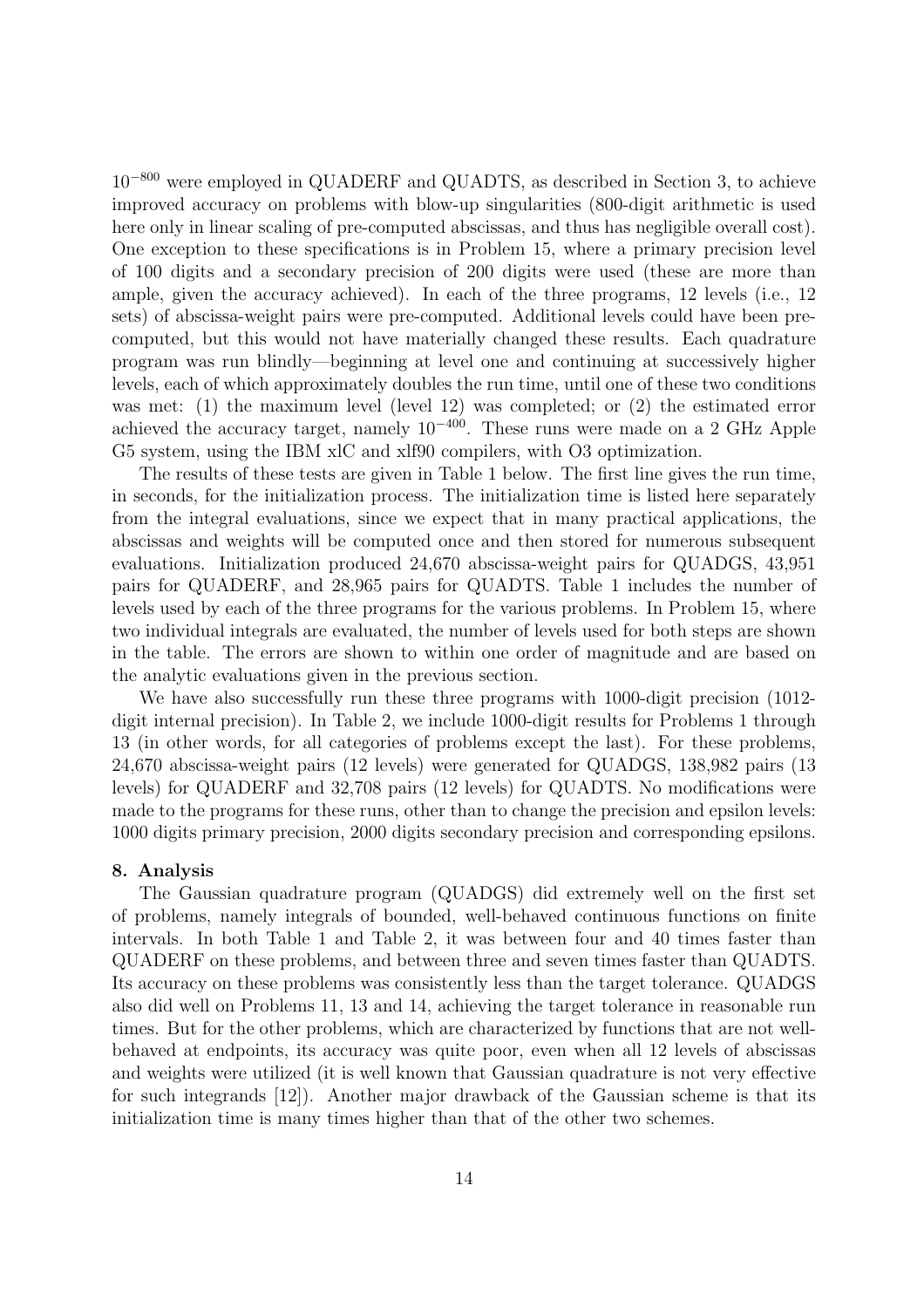|                | QUADGS         |           |             | <b>QUADERF</b> |        |             | <b>QUADTS</b>  |       |             |
|----------------|----------------|-----------|-------------|----------------|--------|-------------|----------------|-------|-------------|
| Prob.          | Level          | Time      | Error       | Level          | Time   | Error       | Level          | Time  | Error       |
| Init           | 12             | 25,130.59 |             | 12             | 224.51 |             | 12             | 51.50 |             |
| $\mathbf{1}$   | 6              | 1.04      | $10^{-404}$ | 9              | 7.93   | $10^{-404}$ | 8              | 3.36  | $10^{-405}$ |
| $\overline{2}$ | 6              | 0.92      | $10^{-403}$ | 9              | 4.35   | $10^{-403}$ | 8              | 2.48  | $10^{-404}$ |
| 3              | $\overline{5}$ | 0.29      | $10^{-401}$ | 9              | 5.07   | $10^{-402}$ | 7              | 1.60  | $10^{-402}$ |
| 4              | 6              | 0.81      | $10^{-403}$ | 9              | 12.52  | $10^{-403}$ | 8              | 4.99  | $10^{-403}$ |
| 5              | 12             | 13.15     | $10^{-13}$  | 9              | 7.62   | $10^{-404}$ | $\overline{7}$ | 1.84  | $10^{-404}$ |
| 6              | 12             | 1.23      | $10^{-15}$  | 9              | 0.56   | $10^{-403}$ | 8              | 0.25  | $10^{-403}$ |
| $\overline{7}$ | 12             | 2.29      | $10^{-5}$   | 9              | 1.15   | $10^{-401}$ | 8              | 0.49  | $10^{-402}$ |
| 8              | 12             | 12.55     | $10^{-8}$   | 9              | 8.47   | $10^{-404}$ | $\overline{7}$ | 1.72  | $10^{-402}$ |
| 9              | 12             | 17.72     | $10^{-9}$   | 9              | 9.87   | $10^{-402}$ | 8              | 4.77  | $10^{-401}$ |
| 10             | 12             | 6.56      | $10^{-5}$   | 9              | 2.52   | $10^{-401}$ | 8              | 1.32  | $10^{-400}$ |
| 11             | $\overline{7}$ | 0.07      | $10^{-412}$ | 10             | 0.94   | $10^{-403}$ | 9              | 0.36  | $10^{-403}$ |
| 12             | 12             | 7.51      | $10^{-5}$   | 11             | 7.75   | $10^{-401}$ | 10             | 4.95  | $10^{-402}$ |
| 13             | 10             | 8.25      | $10^{-404}$ | 12             | 8.66   | $10^{-403}$ | 10             | 3.59  | $10^{-402}$ |
| 14             | 12             | 62.35     | $10^{-404}$ | 12             | 17.62  | $10^{-402}$ | 11             | 14.54 | $10^{-402}$ |
| 15             | 5/12           | 6.47      | $10^{-24}$  | 9/12           | 2.05   | $10^{-22}$  | 7/12           | 3.82  | $10^{-25}$  |

Table 1: 400-digit runs

|                | QUADGS         |           |              | <b>QUADERF</b> |          |              | <b>QUADTS</b> |        |                |
|----------------|----------------|-----------|--------------|----------------|----------|--------------|---------------|--------|----------------|
| Prob.          | Level          | Time      | Error        | Level          | Time     | Error        | Level         | Time   | Error          |
| Init           | 12             | 73,046.28 |              | 13             | 3,891.63 |              | 12            | 390.83 |                |
| 1              | $\overline{7}$ | 6.86      | $10^{-1012}$ | 10             | 97.16    | $10^{-1004}$ | 9             | 37.33  | $10^{-1010}$   |
| $\overline{2}$ | 7              | 9.13      | $10^{-1011}$ | 11             | 112.11   | $10^{-1003}$ | 9             | 32.64  | $10^{-1010}$   |
| 3              |                | 10.01     | $10^{-1009}$ | 10             | 90.29    | $10^{-1004}$ | 9             | 41.23  | $10^{-1008}$   |
| $\overline{4}$ |                | 9.31      | $10^{-1010}$ | 11             | 453.92   | $10^{-1003}$ | 9             | 67.39  | $10^{-1009}$   |
| $\overline{5}$ | 12             | 14.70     | $10^{-13}$   | 10             | 88.43    | $10^{-1004}$ | 8             | 18.54  | $10^{-1010}$   |
| 6              | 12             | 1.39      | $10^{-15}$   | 10             | 6.75     | $10^{-1004}$ | 9             | 2.29   | $10^{-1010}$   |
| $\overline{7}$ | 12             | 2.49      | $10^{-5}$    | 10             | 15.21    | $10^{-1001}$ | 9             | 4.40   | $10^{-1002}$   |
| 8              | 12             | 13.89     | $10^{-8}$    | 10             | 98.25    | $10^{-1004}$ | 8             | 19.19  | $10^{-1009}$   |
| 9              | 12             | 18.66     | $10^{-9}$    | 10             | 113.49   | $10^{-1004}$ | 9             | 48.18  | $10^{-1008}$   |
| 10             | 12             | 7.06      | $10^{-5}$    | 10             | 35.80    | $10^{-1001}$ | 9             | 15.55  | $10^{-1002}$   |
| 11             | 8              | 0.41      | $10^{-1012}$ | 11             | 10.41    | $10^{-1003}$ | 10            | 3.03   | $10^{-1009}$   |
| 12             | 12             | 7.98      | $10^{-5}$    | 13             | 211.03   | $10^{-1001}$ | 11            | 65.05  | $10^{-1002}$   |
| 13             | 11             | 98.50     | $10^{-1011}$ | 13             | 117.09   | $10^{-1003}$ | 12            | 85.61  | $10^{-1007}\,$ |

Table 2: 1,000 Digit Runs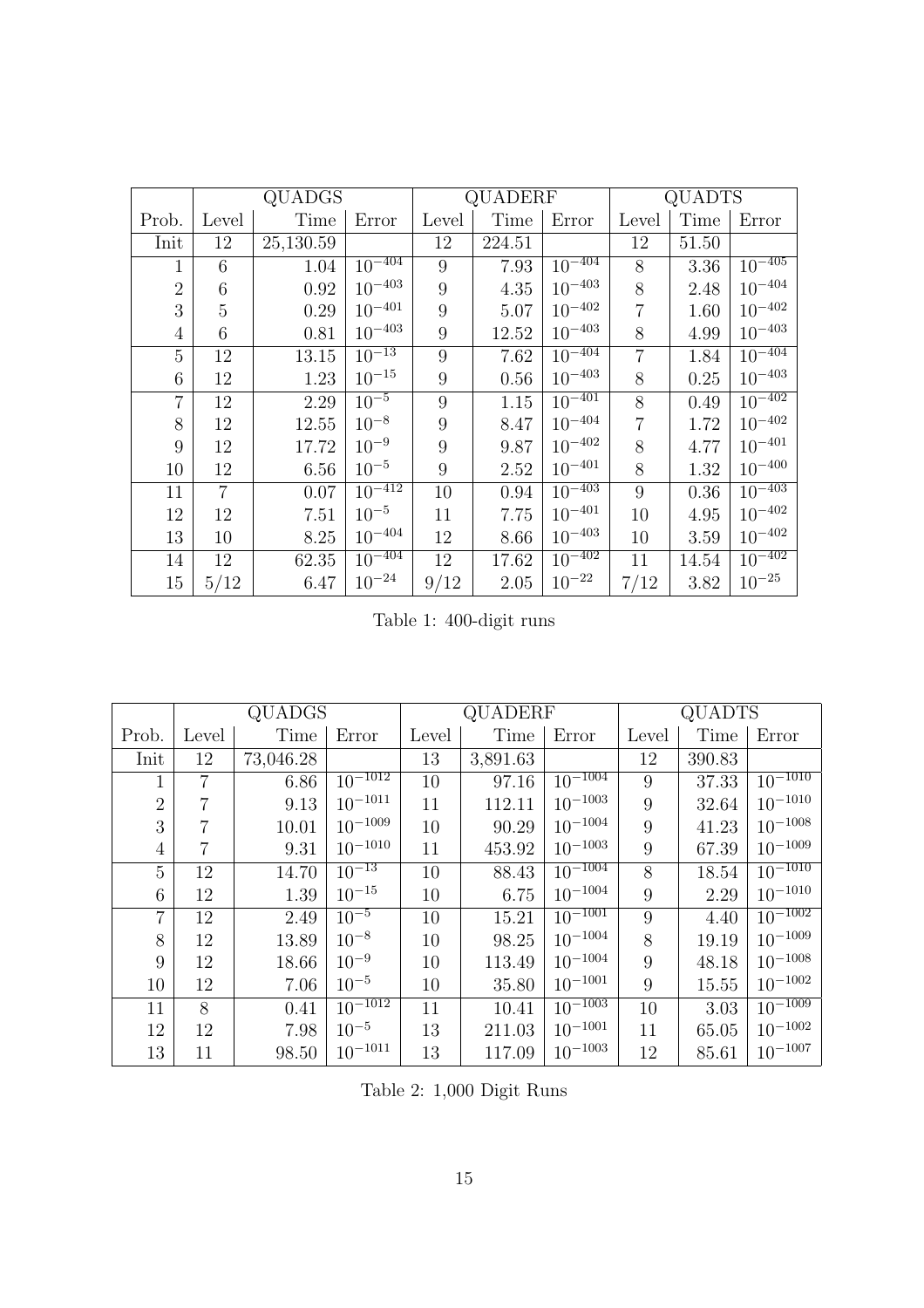| Level          | Prob. 2      | Prob. 4      | Prob. 6      | Prob. 8           | Prob. $10$   | Prob. 12        | Prob. 14        |
|----------------|--------------|--------------|--------------|-------------------|--------------|-----------------|-----------------|
| 1              | $10^{-1}$    | $10^{-1}$    | $10^{-1}$    | $\overline{10^0}$ | $10^{-1}$    | 10 <sup>0</sup> | 10 <sup>0</sup> |
| $\overline{2}$ | $10^{-2}$    | $10^{-5}$    | $10^{-3}$    | $10^{-3}$         | $10^{-3}$    | $10^{-1}$       | $10^{-1}$       |
| 3              | $10^{-6}$    | $10^{-6}$    | $10^{-8}$    | $10^{-10}$        | $10^{-8}$    | $10^{-3}$       | $10^{-2}$       |
| 4              | $10^{-13}$   | $10^{-12}$   | $10^{-17}$   | $10^{-21}$        | $10^{-16}$   | $10^{-6}$       | $10^{-3}$       |
| 5              | $10^{-26}$   | $10^{-25}$   | $10^{-34}$   | $10^{-43}$        | $10^{-33}$   | $10^{-11}$      | $10^{-5}$       |
| 6              | $10^{-52}$   | $10^{-51}$   | $10^{-68}$   | $10^{-87}$        | $10^{-66}$   | $10^{-20}$      | $10^{-10}$      |
| 7              | $10^{-104}$  | $10^{-102}$  | $10^{-134}$  | $10^{-173}$       | $10^{-132}$  | $10^{-37}$      | $10^{-19}$      |
| 8              | $10^{-206}$  | $10^{-204}$  | $10^{-266}$  | $10^{-348}$       | $10^{-264}$  | $10^{-70}$      | $10^{-37}$      |
| 9              | $10^{-411}$  | $10^{-409}$  | $10^{-529}$  | $10^{-696}$       | $10^{-527}$  | $10^{-132}$     | $10^{-68}$      |
| 10             | $10^{-821}$  | $10^{-819}$  | $10^{-1004}$ | $10^{-1004}$      | $10^{-1001}$ | $10^{-249}$     | $10^{-128}$     |
| 11             | $10^{-1003}$ | $10^{-1003}$ |              |                   |              | $10^{-472}$     | $10^{-242}$     |
| 12             |              |              |              |                   |              | $10^{-896}$     | $10^{-460}$     |
| 13             |              |              |              |                   |              | $10^{-1001}$    | $10^{-876}$     |

Table 3: QUADERF errors at each level of computation

In the results in Table 1, the error function quadrature program (QUADERF) produced highly accurate answers, each less than the target tolerance of  $10^{-400}$ , on all problems except the last one, including all problems with infinite derivatives and blow-up singularities. It was several times slower than QUADGS on the first set of problems, but its timing was comparable to QUADGS on Problems 13 and considerably faster than QUADGS on Problem 14. In the results in Table 2, it achieved the full target tolerance of 10<sup>−</sup><sup>1000</sup> on all problems, with reasonable run times.

The tanh-sinh quadrature program (QUADTS) also achieved accuracies within the target tolerance in every case in both tables except for Problem 15 in Table 1. What's more, its run times were consistently better than QUADERF. Its initialization times were four times faster than QUADERF at 400 digits, and ten times faster at 1000 digits.

Quadratic convergence, or in other words the near-doubling of correct digits with each successive level, after the first few levels, was evident in all three schemes for problems in which fully accurate results were obtained. As an illustration, we include in Table 3 the actual errors of the QUADERF program at each of 13 levels, for a selection of the test problems, based on 1000-digit runs.

The value of the secondary epsilon scheme mentioned in Section 3 is evident in the highly accurate results achieved by both QUADERF and QUADTS on problems with blow-up singularities, notably Problems 7, 10 and 12. When these three problems are run without the secondary epsilon scheme at 400 digit precision (i.e., when  $p_2 = p_1 = 400$  and  $\epsilon_2 = \epsilon_1 = 10^{-400}$ , both the QUADERF and QUADTS programs produce results accurate to only 200 digits. At 1000-digit precision, without the secondary epsilon scheme, the two programs achieve only 500 correct digits. But with the secondary epsilon scheme, both programs produce fully accurate results on all three problems.

None of the three programs did well on Problem 15 (see Table 1). Indeed, this problem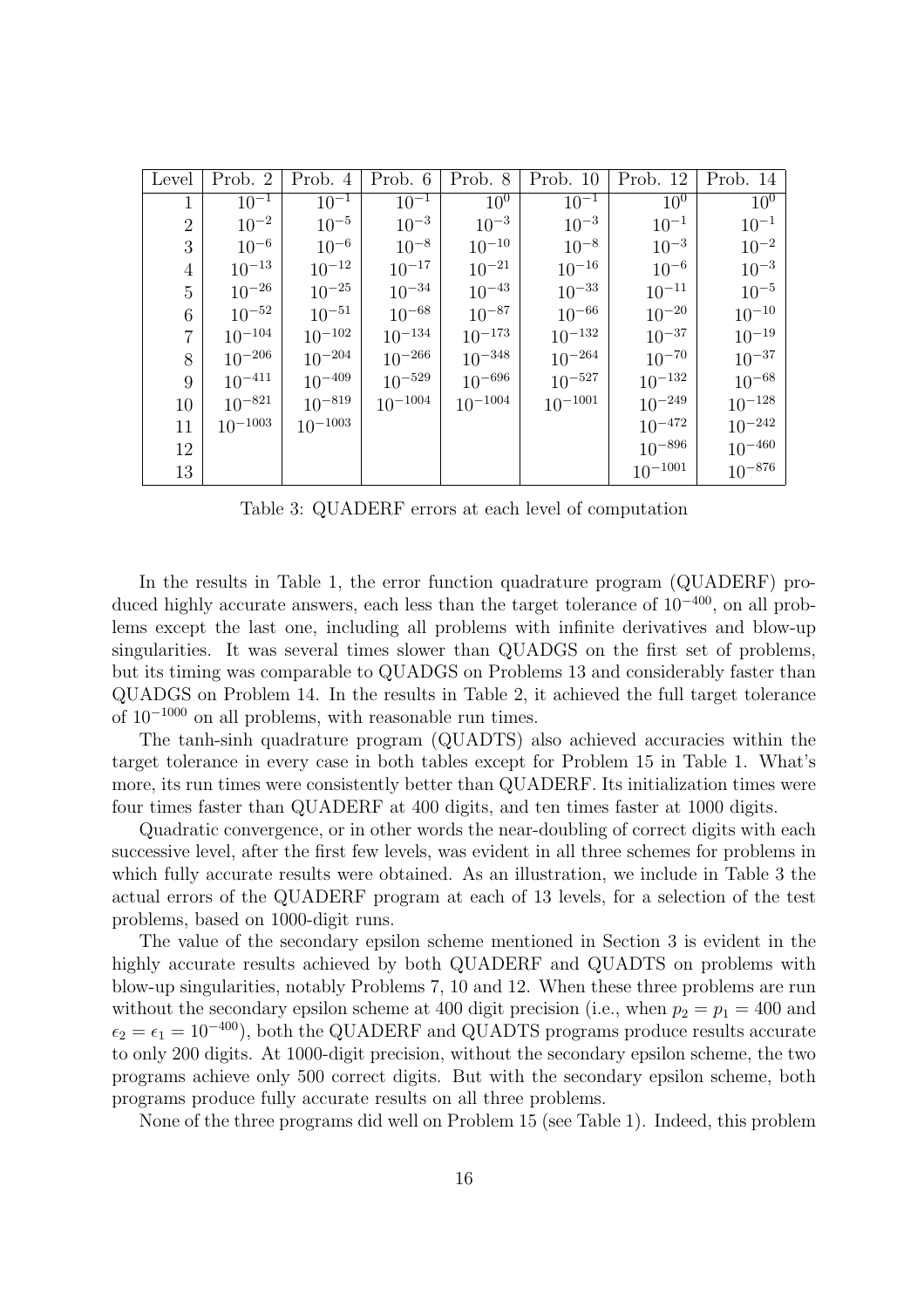was included, in part, to illustrate that even rather sophisticated quadrature programs can stumble on some rather innocent-looking problems. In this particular problem, none of the three quadrature programs could not handle the highly oscillatory behavior of the integrand  $t^7 \sin(1/t)$  near  $t = 0$ , where the m-th derivative increases as  $1/t^{2(m-4)+1}$  for small  $t$ . So, for example, when this function is transformed to the entire real line, as described in Section 4, its high-order derivatives do not go to zero for large  $t$ , and thus the Euler-Maclaurin theorem does not imply a high-accuracy quadrature result. Note that the function itself is bounded, so the secondary epsilon scheme does not help here. For that matter, even 100-digit arithmetic is clearly wasted on this problem—a result correct to 25 digits or so can be computed in a fraction of a second by employing the doubledouble or quad-double software (accurate to 32 and 64 digits, respectively) available at the ARPREC website [7].

The error estimation scheme given in Section 5 performed very well in these tests. For all problems and for each of the three programs, it produced estimated error values that were within four orders of magnitude of the actual errors in the results, and in most cases were within one order. This was true both for cases where the final quadrature result was fully accurate and for those for which it was not.

We should also comment here that as far as we can tell, our implementations of these quadrature algorithms, as well as the evaluation of the functions involved in the integrands and the accumulation of sums, do not appear to suffer significantly from numerical roundoff error. This is indicated not only by the highly accurate results we have achieved, but also by some separate tests that we have done. Evidently in these calculations, the 412 digit (or 1012-digit) internal working precision is sufficient to cover the numerical error that arises in the computation of abscissa-weight pairs and in function evaluations. In cases (such as Problem 15 in Table 1) where only a few accurate digits were obtained, numerical round-off error was not a factor.

#### 9. Summary

Each of these quadrature programs has proven its value in a certain domain of quadrature problems. The Gaussian quadrature program is extremely fast and accurate for continuous, well-behaved integrands, although it requires a lengthy initialization. Both the error function and tanh-sinh programs were able to evaluate all problems except for Problem 15 in Table 1, including all problems with infinite derivatives and blow-up singularities at the endpoints, to the full target precision of 400 or 1000 digits. We have also tried these programs at even higher precision levels, with similarly accurate results (but significantly longer run times, as expected).

Overall, the tanh-sinh scheme appears to be the best for integrands of the type most often encountered in experimental math research. In addition to its excellent accuracy and run time performance, the initialization cost for this scheme is much less than the other two, particularly at 1000-digit precision. This is not surprising, since the computational cost of this procedure has a lower-rate growth formula than the other two schemes  $(p^2 \log p)$ instead of  $p^3 \log p$ ). The tanh-sinh scheme is not a "universal" quadrature scheme, since for instance it was not able to handle Problem 15, but as we mentioned in the introduction,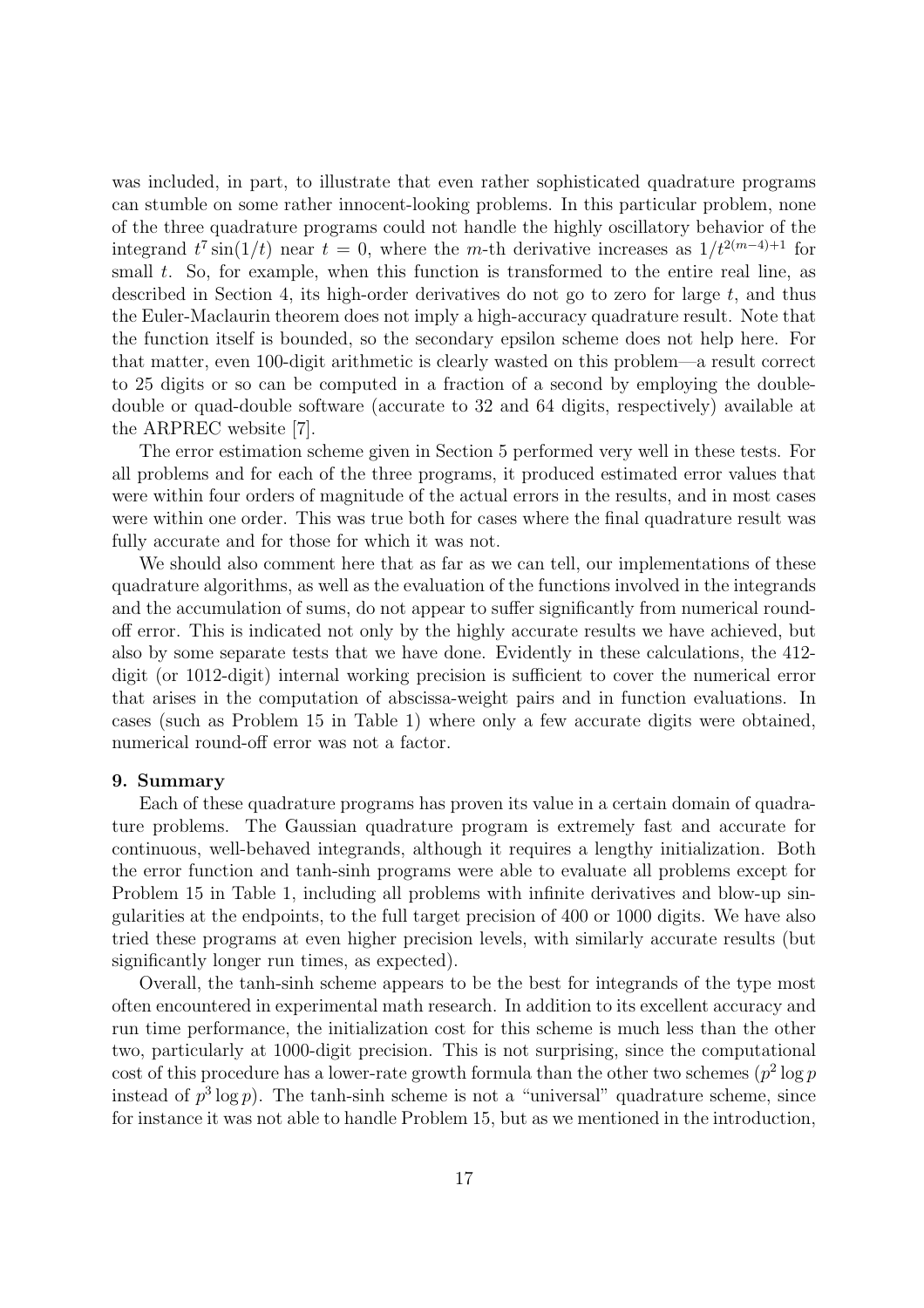it is unlikely that a truly "universal" quadrature scheme exists.

Our implementations of these three schemes (both  $C++$  and Fortran-90 versions), as well as the associated ARPREC arbitrary precision computation software, are available from the website http://crd.lbl.gov/~dhbailey/mpdist.

We wish to add here that each of the three schemes described above are well-suited for parallel computation, both for computation of the abscissa-weight pairs and for the evaluation of integrals. This is because the key parts of the computation are naturally parallel. Note, for example, that each of the individual abscissa-weight pairs can be computed independently, in all three quadrature initialization schemes. The same applies to each individual function evaluation in the accumulation of the approximation to the integral, at a given level, although some care must be taken to insure good load balance on a parallel system. Initial results indicate scalability of over 700 times, for large (2000-digit) problems, using up to 1024 CPUs, thus sharply reducing run times for these quadrature calculations [5].

# References

- [1] Zafar Ahmed, "Definitely an Integral," American Mathematical Monthly, vol. 109 (2002), no. 7, pg. 670–671.
- [2] Kendall E. Atkinson, Elementary Numerical Analysis, John Wiley and Sons, 1993.
- [3] David H. Bailey, "Multiprecision Translation and Execution of Fortran Programs," ACM Transactions on Mathematical Software, vol. 19 (1993), pg. 288–319.
- [4] David H. Bailey, "A Fortran-90 Based Multiprecision System," ACM Transactions on Mathematical Software, vol. 21 (1995), pg. 379–387.
- [5] David H. Bailey and Jonathan M. Borwein, "Highly Parallel, High-Precision Numerical Integration," manuscript, 2005, available from the URL http://crd.lbl.gov/~dhbailey/dhbpapers/quadparallel.pdf.
- [6] David H. Bailey and David Broadhurst, "Parallel Integer Relation Detection: Techniques and Applications," Mathematics of Computation, vol. 70, no. 236 (Oct. 2000), pg. 1719–1736.
- [7] David H. Bailey, Yozo Hida, Xiaoye S. Li and Brandon Thompson, "ARPREC: An Arbitrary Precision Computation Package," technical report LBNL-53651, software and documentation available from the URL http://crdl.bl.gov/~dhbailey/mpdist.
- [8] C. Chiarella and A. Reichel, "On the Evaluation of Integrals Related to the Error Function," Mathematics of Computation, vol. 22 (1968), pg. 137–143.
- [9] Richard E. Crandall, Topics in Advanced Scientific Computation, Springer-Verlag, 1996.